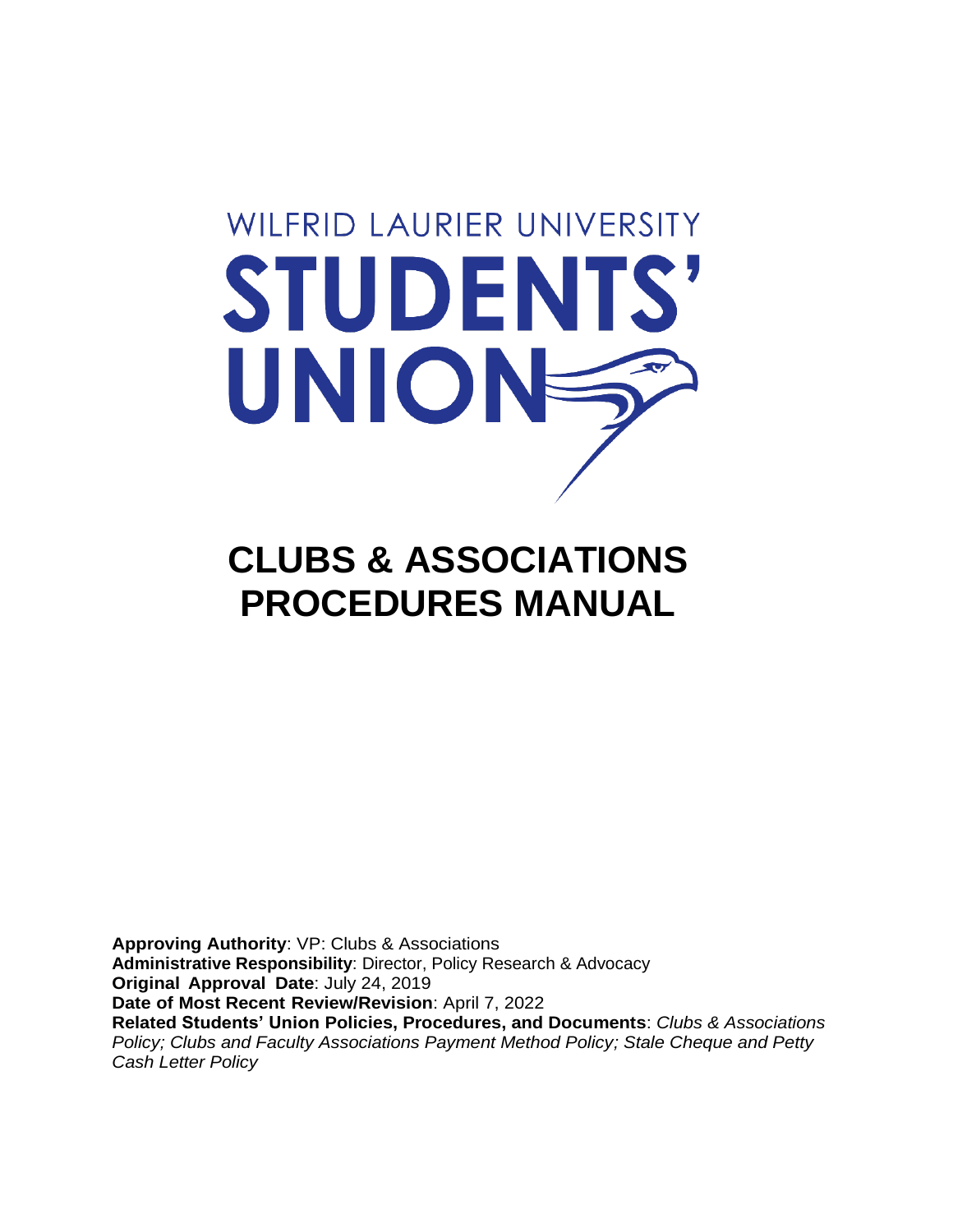## **CONTACT INFORMATION**

#### **MULTI-CAMPUS**

VP: Clubs & Associations 519.884.0710 x4466 [suvpca@wlu.ca](mailto:suvpca@wlu.ca)

**Primary contact** for faculty associations and faculty-based clubs and overarching departmental concerns.

#### **BRANTFORD**

AVP: Clubs & Associations - Brantford 519.884.0710 x5819 [suavpcab@wlu.ca](mailto:suavpcab@wlu.ca)

**Primary contact** for Brantford SU-based clubs.

#### **WATERLOO**

AVP: Clubs & Associations – Waterloo 519.884.0710 x2137 [suavpcaw@wlu.ca](mailto:suavpcaw@wlu.ca)

**Primary contact** for Waterloo SU-based clubs.

#### **FULL-TIME STAFF SUPPORTS**

Jason Verhoeve Director, Student Experience 519.884.0710 x2605 [jverhoeve@wlu.ca](mailto:jverhoeve@wlu.ca)

Rachael Allen Student Experience Administrator 519.884.0710 x2594 [rachaelallen@wlu.ca](mailto:rachaelallen@wlu.ca)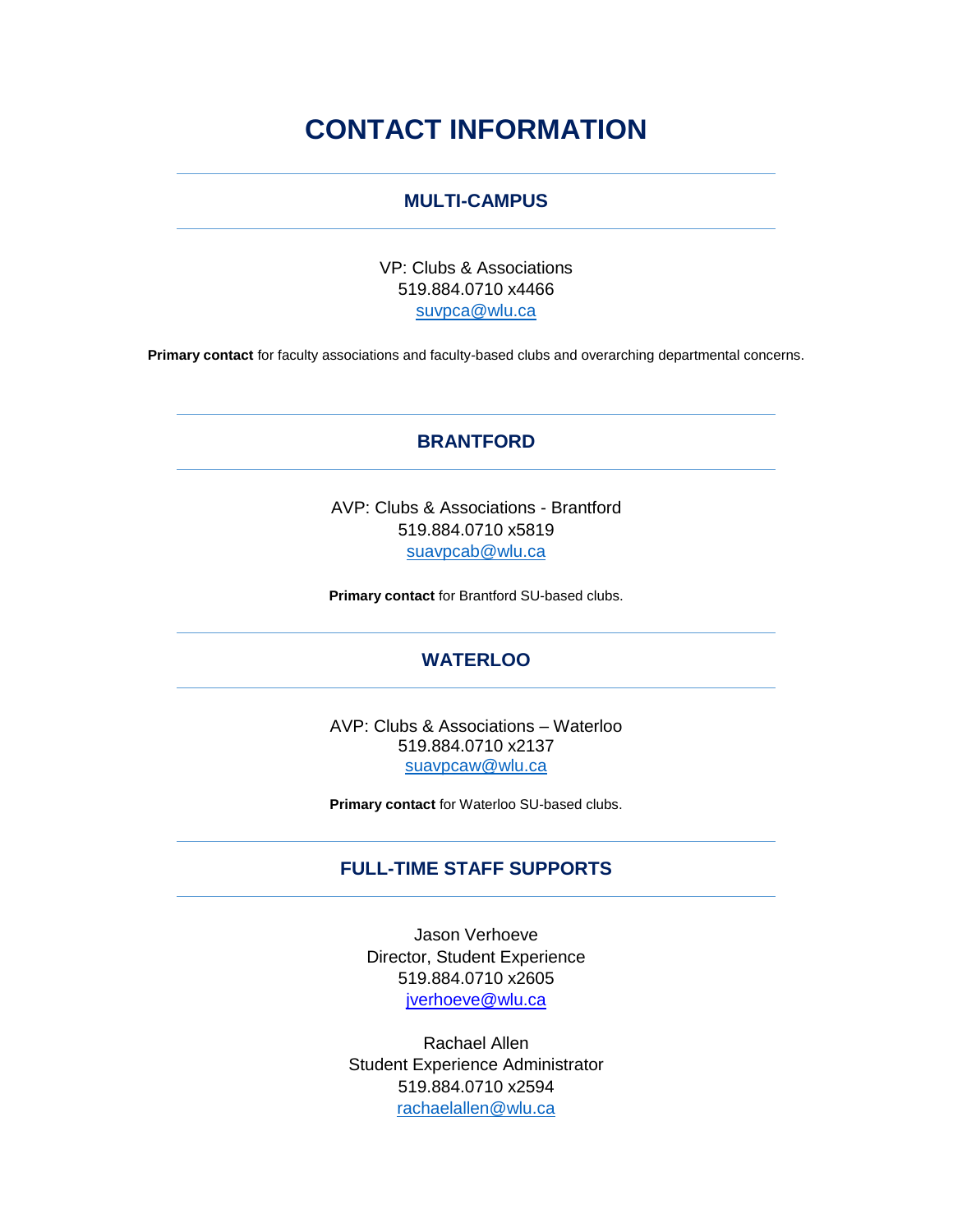# **TABLE OF CONTENTS**

| Appendix A - Club/Association Continuation and Transition19        |  |
|--------------------------------------------------------------------|--|
|                                                                    |  |
| Appendix C - Club and Faculty Association Member Code of Conduct21 |  |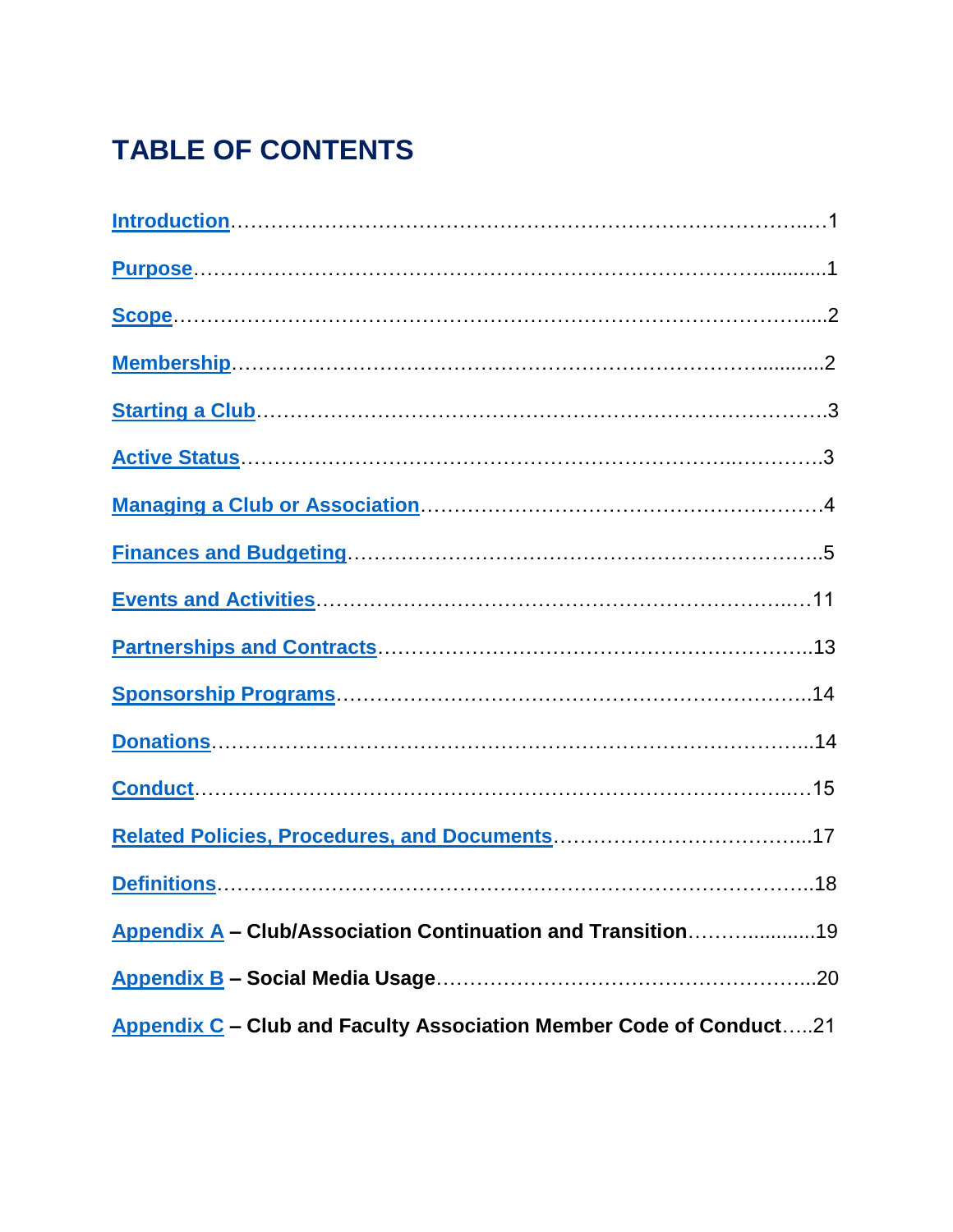# <span id="page-3-0"></span>**1. INTRODUCTION**

As a member of the Students' Union, every undergraduate student has the opportunity to support, participate in, and form a club. There are a multitude of benefits available to SU-based clubs, faculty associations, and faculty-based clubs, including:

- An official listing as a SU-based club, faculty association, or faculty-based club with the Students' Union.
- Inclusion in the Students' Union liability insurance policy program.
- The use of university facilities, subject to Wilfrid Laurier University's Booking [of University Space and Facilities policy \(4.10\)](https://wlu.ca/about/governance/assets/resources/4.10-booking-of-university-space-and-facilities.html) and existing agreements between the University and the Students' Union.
- The ability to obtain permission from the proper authorities to make use of certain names and logos, including:
	- o Wilfrid Laurier University;
	- o The Students' Union;
	- o The "Hawk"
- The opportunity to participate in all Clubs & Associations fairs and any other promotional initiatives undertaken by the Clubs & Associations Department.
- Attendance at any events or workshops facilitated by the Clubs & Associations Department.
- Access to funding provided by the Students' Union or an affiliated faculty association.
- Assistance with club or faculty association finances, including the preparation of financial statements.
- The facilitated use of a Students' Union corporate credit card as a payment option, subject to the approval of the (A)VP: Clubs & Associations.
- Promotion of events using the marketing resources of the Clubs & Associations Department.
- Clubs & Associations Department assistance and support with events, activities, etc.

## <span id="page-3-1"></span>**2. PURPOSE**

The purpose of this procedures manual is to expand on the guidelines established by the *Clubs & Associations Policy* and provide clear direction for the management of all SU-based clubs, faculty associations, and faculty-based clubs.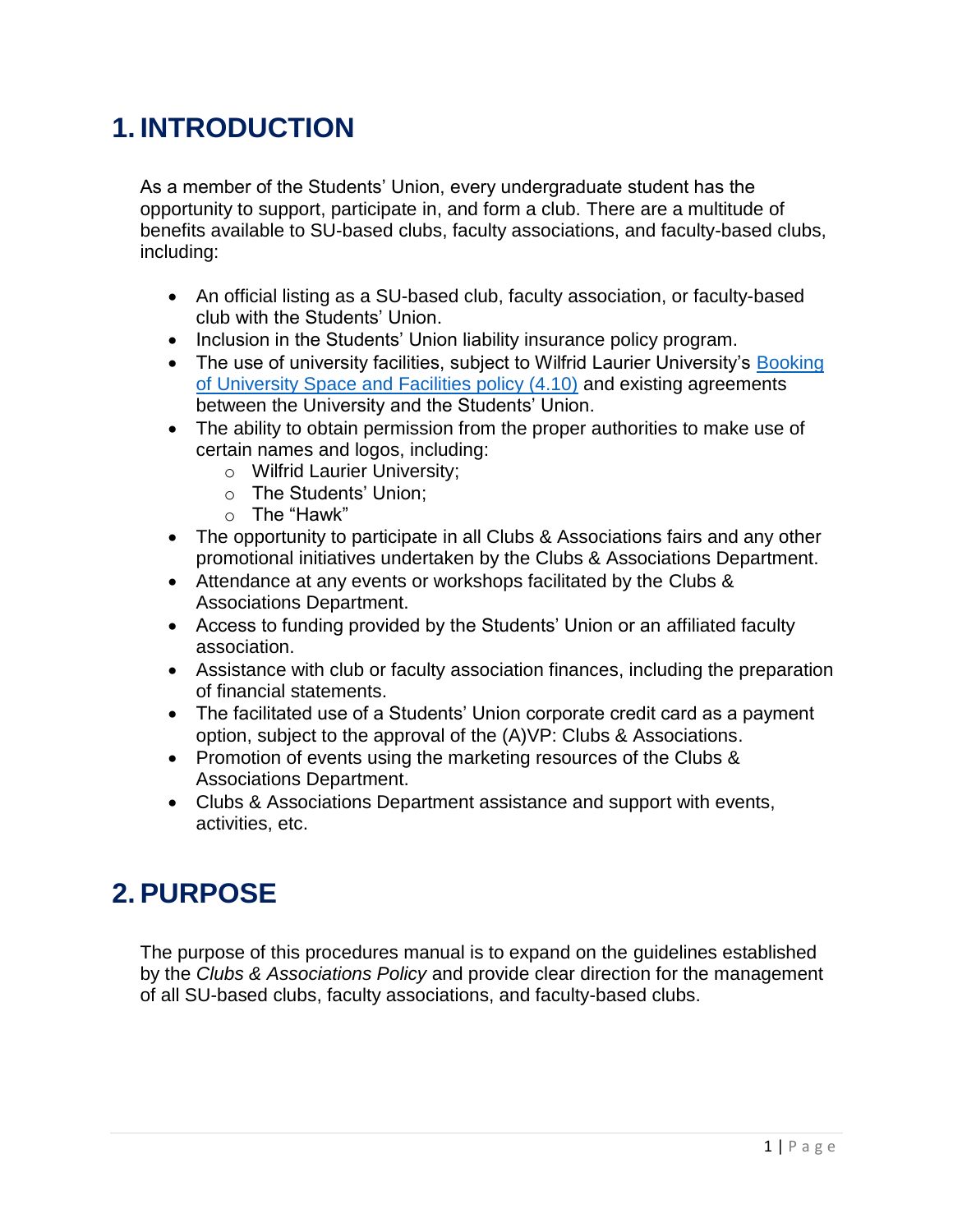# <span id="page-4-0"></span>**3. SCOPE**

All SU-based clubs, faculty associations, and faculty-based clubs must adhere to the requirements of these procedures.

## <span id="page-4-1"></span>**4. MEMBERSHIP**

- 4.1.All Wilfrid Laurier University undergraduate students are eligible to be members of a **SU-based club** if they are a member of the Students' Union in good standing and have paid all relevant fees.
- 4.2.All Wilfrid Laurier University undergraduate students are full members of their **faculty association** if they are a member of the Students' Union in good standing and have paid all relevant fees;
- 4.2.1. Executive members of faculty associations must be undergraduate students registered in programs of study in that faculty as defined by the Undergraduate Calendar.
- 4.3.All Wilfrid Laurier University undergraduate students eligible to be members of a **faculty-based club** if they are a member of the Students' Union in good standing and have paid all relevant fees;
- 4.3.1. Faculty-based club memberships must include a majority (50% plus one) of undergraduate students from that faculty.
- 4.4.Students' Union clubs and faculty-based clubs must maintain a membership of at least twenty (20) undergraduate student members on the Waterloo campus and ten (10) undergraduate student members on the Brantford campus;
- 4.4.1. In order to qualify for club membership undergraduate students must be members of the Students' Union in good standing who have paid all relevant fees
- 4.5.Any membership restrictions not outlined in this policy must be approved by the (A)VP: Clubs & Associations.
- 4.6.Mandatory membership fees levied by individual clubs are prohibited.
- 4.7.Supplementary club or faculty association fees may only be sought under the following conditions:
- 4.7.1. With the prior approval of the (A)VP: Clubs & Associations, and after the completion of any required documentation;
- 4.7.2. If the fee is optional;
- 4.7.3. If the member receives a direct and tangible benefit for their financial contribution.

# <span id="page-4-2"></span>**5. STARTING A CLUB**

5.1.The (A)VP: Clubs & Associations will provide the final approval for all new SUbased clubs.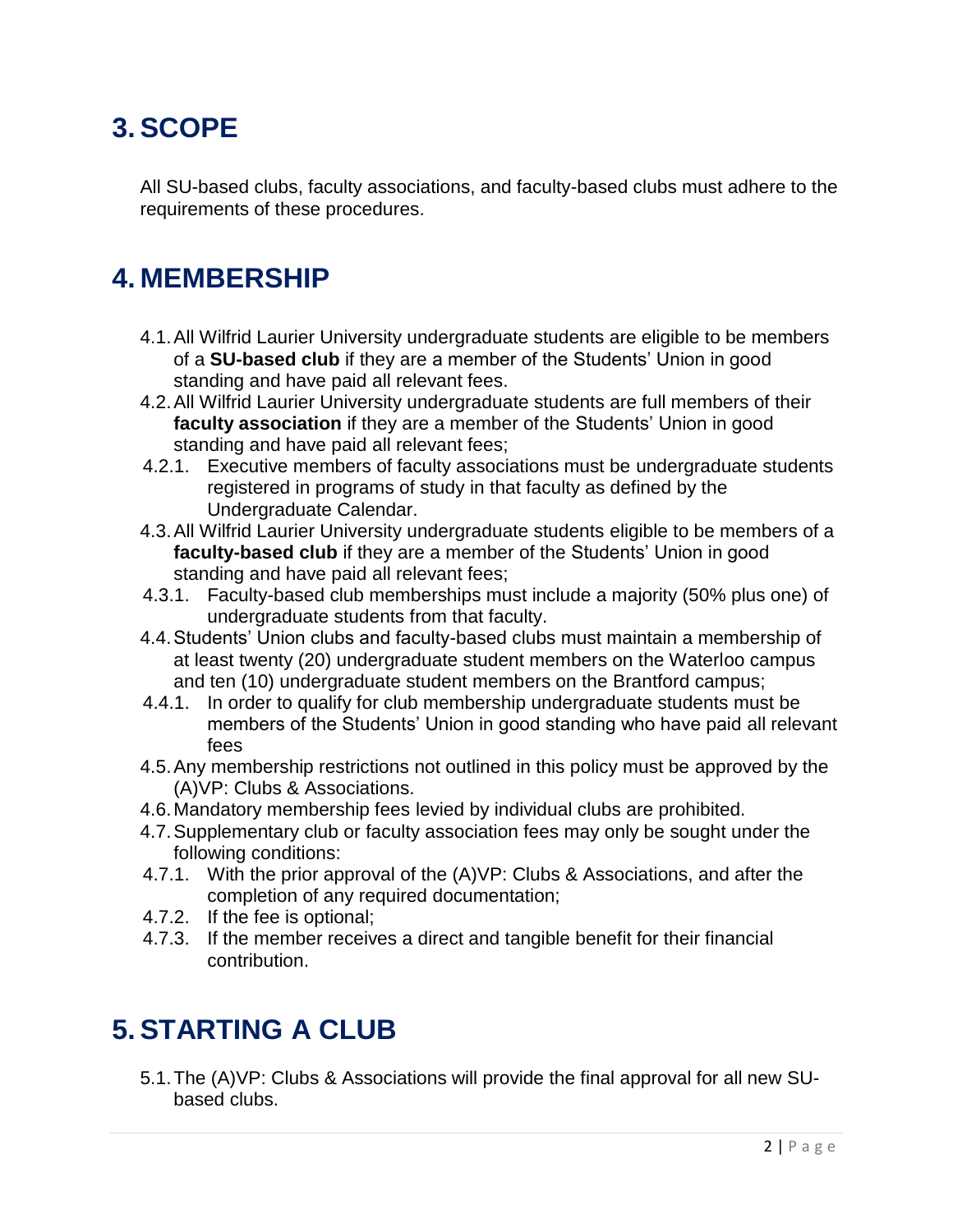- 5.2.Faculty-based clubs are first approved through the process set by the relevant faculty association, with the VP: Clubs & Associations holding the final authority for all approvals;
- 5.2.1. In conjunction with faculty association approval, faculty-based clubs must also complete the Students' Union's New Club Registration process on The Nest.
- 5.3.All Wilfrid Laurier University undergraduate students who have paid all relevant fees are eligible to submit a new club application.
- 5.4.New club applications submitted on the Nest are assessed during two club review periods, as specified by the VP: Clubs & Associations ahead of the Fall and Winter terms.

## 5.5.**IN ORDER TO BE RATIFIED, ALL POTENTIAL CLUBS MUST:**

- 5.5.1. Open general membership to all Wilfrid Laurier University undergraduate students subject to the requirements of faculty-based clubs or other exemptions for faculty associations as determined by the (A)VP: Clubs & Associations.
- 5.5.2. Add value to the Laurier community by serving a unique purpose or role not already available through an existing club on each campus.
- 5.5.3. Establish an executive structure with a president and at least two (2) executive members, one of which must be responsible for club finances;
- 5.5.4. Responsibly manage club finances;
	- 5.5.4.1. Clubs may exist without an allocated budget.
- 5.6.Newly ratified clubs seeking funds will be required to complete a budgeting process on The Nest before commencing activities and in advance of incurring expenses.

# **6. ACTIVE STATUS**

- 6.1.Active club status and funding is a privilege and not a right.
- 6.2.In order to maintain active status, clubs must:
- 6.2.1. Run at least two (2) programmed events or activities during the academic year, with one (1) open to all Laurier undergraduate students (subject to certain exemptions by the (A)VP: Clubs & Associations);
- 6.2.2. Adhere to the Finances and Budgeting guidelines as outlined in [Section 8.](#page-7-1)
- 6.3.Clubs seeking to remain active must complete the required club transition process on The Nest by the provided deadline.
- 6.4.Any club that is not renewed and remains inactive for one full academic year will be considered dissolved.

# <span id="page-5-0"></span>**7. MANAGING A CLUB OR ASSOCIATION**

7.1.All clubs and faculty associations are subject to all policies and procedures of the Students' Union and Wilfrid Laurier University, and must obey all municipal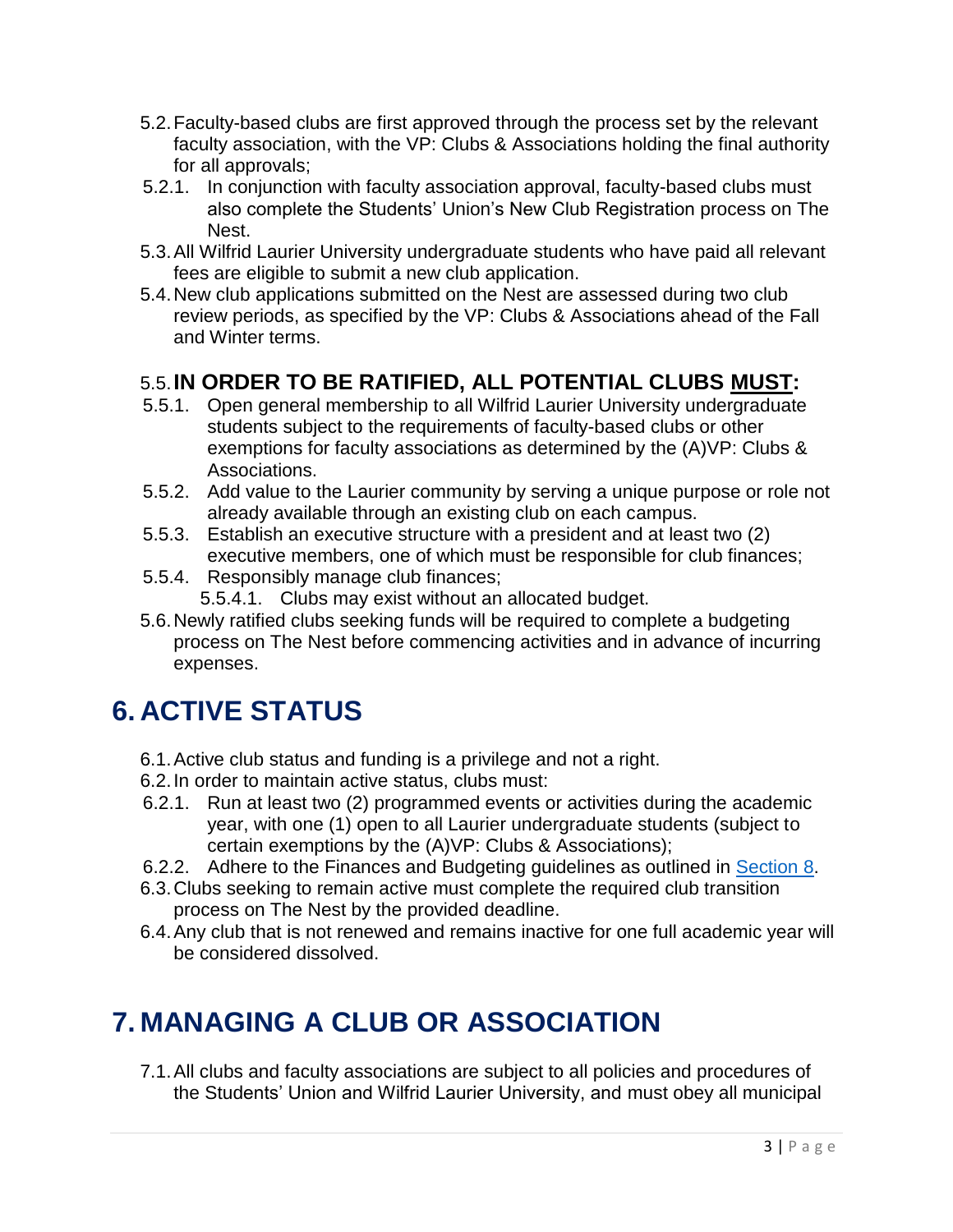bylaws, the laws of the Province of Ontario, and the laws of Canada.

- 7.2.No club or faculty association shall willfully misrepresent or slander the Students' Union or Wilfrid Laurier University.
- 7.3.Any club or association that requires, or plans to establish a formal advisory relationship with a Wilfrid Laurier University faculty or staff member, must annually complete a "Clubs & Associations Advisor Agreement" during club transition on The Nest;
- 7.3.1. The Clubs & Associations Advisor must be a Wilfrid Laurier University faculty or staff member;
- 7.3.2. The Clubs & Associations Advisor is not a member of the club or faculty association, is ineligible for any compensation associated with the role, and is not the primary contact person for that group.
- 7.4.SU-based clubs will have limited access to storage for capital expenditures, subject to the approval of the (A)VP: Clubs & Associations;
- 7.4.1. Items that may be granted storage space include those items that require significant capital investment (e.g. zap banners, electronics, etc.);
- 7.4.2. All other club resources must be stored by club executives;
- 7.4.3. Any items not properly stored in a plastic storage bin with a matching lid will be thrown out;
- 7.4.4. Any items in storage not approved by the (A)VP: Clubs & Associations will be thrown out;
- 7.4.5. Faculty associations must use their own dedicated storage space and provide access as available to faculty-based clubs.

## 7.5.**EVERY CLUB AND FACULTY ASSOCIATION MUST**:

- 7.5.1. Adhere to the purpose and mandate as stated in their club or faculty association constitution.
- 7.5.2. Reply within 48 hours to all correspondence from Clubs & Association Department staff and volunteers.
- 7.5.3. Ensure they have proper representation (President, Treasurer, Delegate) unless notice is given otherwise at all required meetings, including attendance at all Clubs & Associations Executive Training and/or Presidents' meetings.
- 7.5.4. Hold at least one (1) general meeting of their members per academic term.
- 7.5.5. Obtain approval from the (A)VP: Clubs & Associations before using the Students' Union or Wilfrid Laurier University logos.
- 7.5.6. Ensure all advertising and promotional materials adhere to the Laurier [Poster Regulations](https://students.wlu.ca/student-life/student-affairs/poster-regulations.html) and are approved by a designated Students' Union staff member and stamped by the Dean of Students' Office in Waterloo or Brantford.
- 7.5.7. Ensure all published materials must clearly display the name of the club or faculty association, and the Students' Union logo.
- 7.5.8. Keep the Clubs Space organized and tidy.
- 7.5.9. Utilize allocated resources in a manner that ensures all funded activities are prudent, ethical, legal, and exclusively fund undergraduate students.
- 7.5.10. Report any travel outside of Ontario to the (A)VP: Clubs & Associations at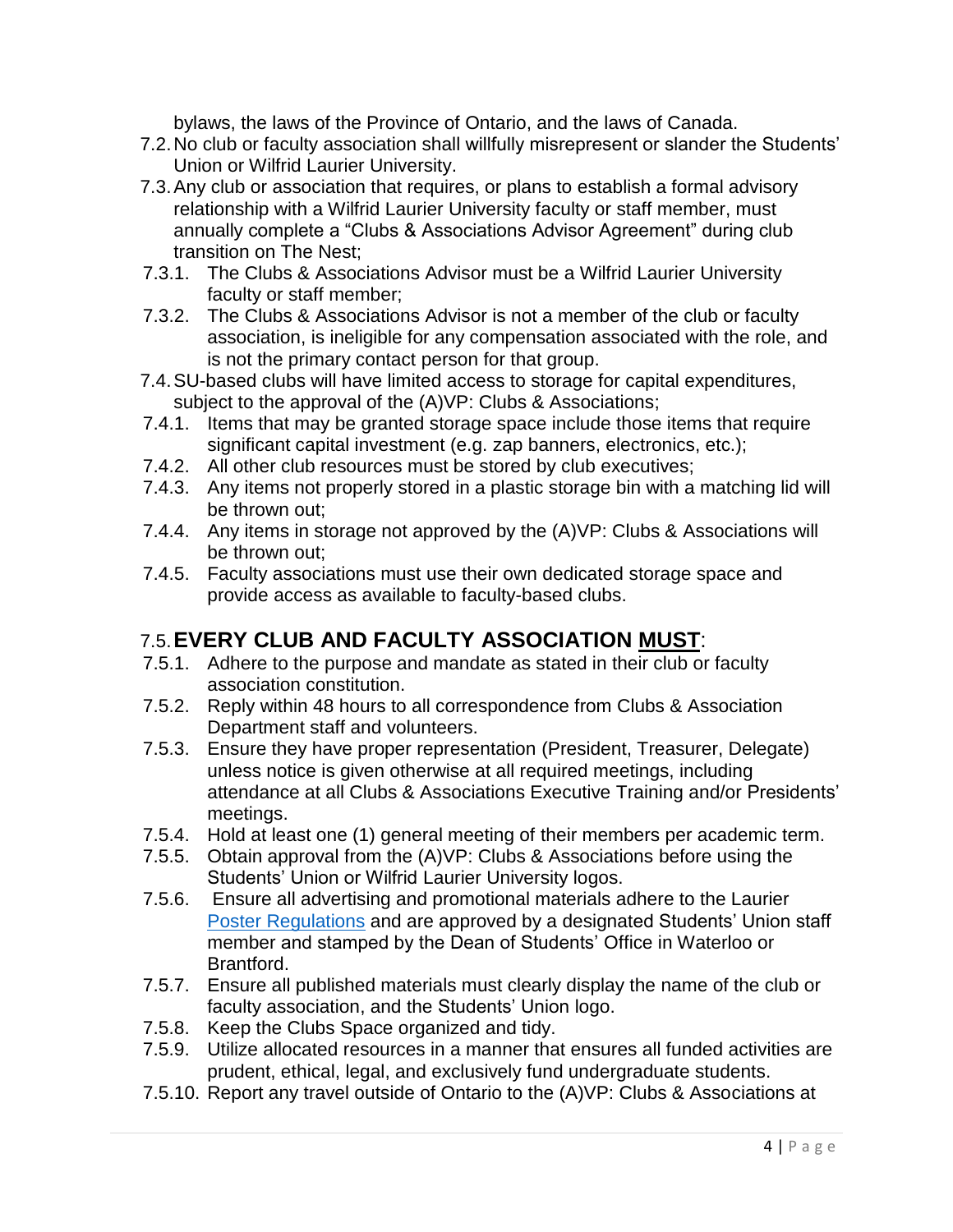<span id="page-7-0"></span>least ninety (90) days prior to the planned departure date.

## 7.6.**EVERY SU-BASED AND FACULTY-BASED CLUB MUST:**

- 7.6.1. Maintain active status as outlined in [Section 6.](#page-7-0)
- 7.6.2. Maintain an up-to-date roster of all members and executives on The Nest. 7.6.2.1. Up-to-date rosters are required for Laurier Experience Record (LER) verification.

#### 7.7.**CLUBS AND FACULTY ASSOCIATIONS ARE NOT PERMITTED TO:**

- 7.7.1. Conduct any activities that violate the regulations of the Alcohol Gaming Commission of Ontario. Examples include, but are not limited to:
	- 7.7.1.1. Gambling;
	- 7.7.1.2. Raffles;
	- 7.7.1.3. 50/50 draws.
- 7.7.2. Operate any type of commercial enterprise designed to generate profit.
- 7.7.3. Promote a position on any referendum question, or endorse any candidate running in Students' Union elections, or faculty/program association elections;
	- 7.7.3.1. Clubs and faculty associations are not permitted to use their access to space on campus, their club or faculty association resources, or any financial assets to support a referendum position or endorse a candidate running in Students' Union elections.
- 7.7.4. Budget allocated resources to purchase, or facilitate the purchase of, alcohol or alcohol paraphernalia; or smoking products as defined by Wilfrid Laurier University's [Smoke Free Policy \(7.8\).](https://www.wlu.ca/about/governance/assets/resources/7.8-smoke-free-policy.html)
	- 7.7.4.1. Any use of club generated funds to purchase, or facilitate the purchase of, alcohol or alcohol paraphernalia must be approved in advance by the (A)VP: Clubs & Associations.

# <span id="page-7-1"></span>**8. FINANCES AND BUDGETING**

- 8.1.Funding for clubs and faculty associations comes from the levy of the following non-tuition ancillary fees:
	- *Students' Union Campus Clubs* fee;
	- *Undergraduate Faculty Association Fee for Academic & Career Support;*
	- *Undergraduate Faculty Association Fee for Social Programming*;
- 8.1.1. For more information on the government mandated non-tuition ancillary fee classification, please refer to [this Students' Union resource.](https://yourstudentsunion.ca/student-fees/)
- 8.2.The Students' Union facilitates three sources of funding for use by clubs and faculty associations:
	- Budgeted amount allocated by the Clubs & Associations Department to SU-based clubs;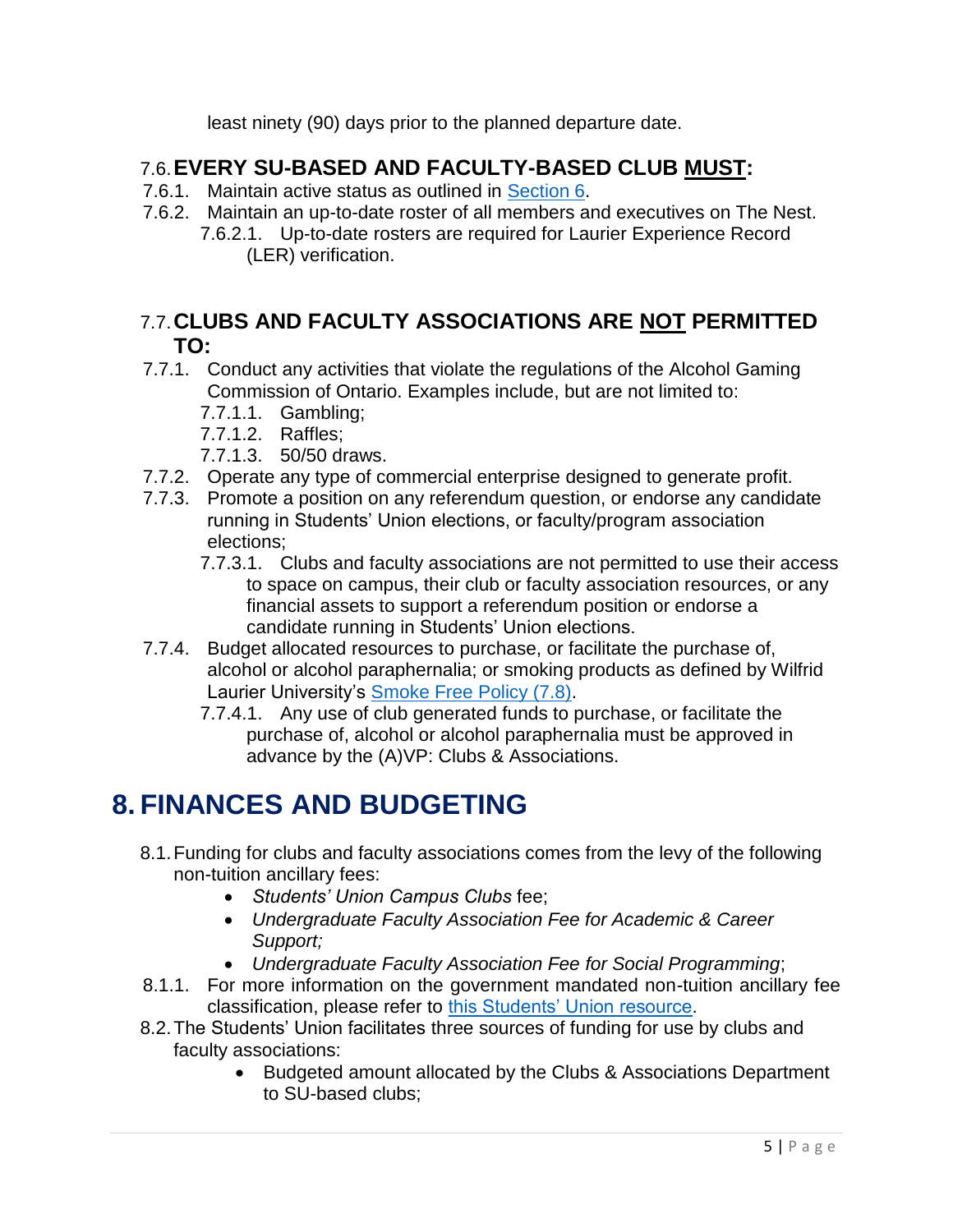- Budgeted amount allocated by faculty associations to their facultybased clubs;
- Revenue generated by a club or faculty association for their own use, but managed by the Students' Union.

## 8.3.**ALL CLUBS AND FACULTY ASSOCIATIONS MUST:**

- 8.3.1. Use the Students' Union finance department to facilitate all financial exchanges and dealings.
	- 8.3.1.1. All online sales (including event tickets) must be sold through the Students' Union U-Desk ticketing system, unless otherwise authorized by the VP: Clubs and Associations.
- 8.3.2. Adhere to the May 1<sup>st</sup> to April 30<sup>th</sup> fiscal year, to remain consistent with the Students' Union and Wilfrid Laurier University.
- 8.3.3. Hold all monies within a designated Students' Union registered bank account;
	- 8.3.3.1. All clubs and faculty association will be provided three holding accounts: One for funding related to academic and career support activities; One for funding related to social programming activities; One to hold generated revenue.
- 8.3.4. Maintain up-to-date records of all club or association spending.
- 8.3.5. Receive prior approval from the (A)VP: Clubs and Associations to authorize direct invoicing (internal transfers) from Wilfrid Laurier University.

#### 8.4.**THE BUDGET ALLOCATION PROCESS**

- 8.4.1. The budget allocation process occurs twice per academic year for Students' Union clubs, at the beginning of the fall and winter academic terms.
- 8.4.2. The budget allocation process for faculty-based clubs will be set by the respective faculty association.
- 8.4.3. No club or association is guaranteed a specific funding amount; 8.4.3.1. Budgeting may reflect spending or deficit trends from previous years.
- 8.4.4. Any club or association that requests an amendment to their budget must submit their appeal in writing to the (A)VP: Clubs & Associations within ten (10) business days upon receipt of the budget for departmental consideration.

## 8.5.**IN ORDER TO RECEIVE FUNDING, CLUBS MUST:**

- 8.5.1. Hold active status.
- 8.5.2. Be present at all mandatory Executive Training.
- 8.5.3. If required, submit a budget template by the stated deadline; 8.5.3.1. Failure to do so may jeopardize the club's access to funding.
- 8.5.4. Adhere to all policies and procedures of the Students' Union and Wilfrid Laurier University, and obey all municipal bylaws, the laws of the Province of Ontario, and the laws of Canada.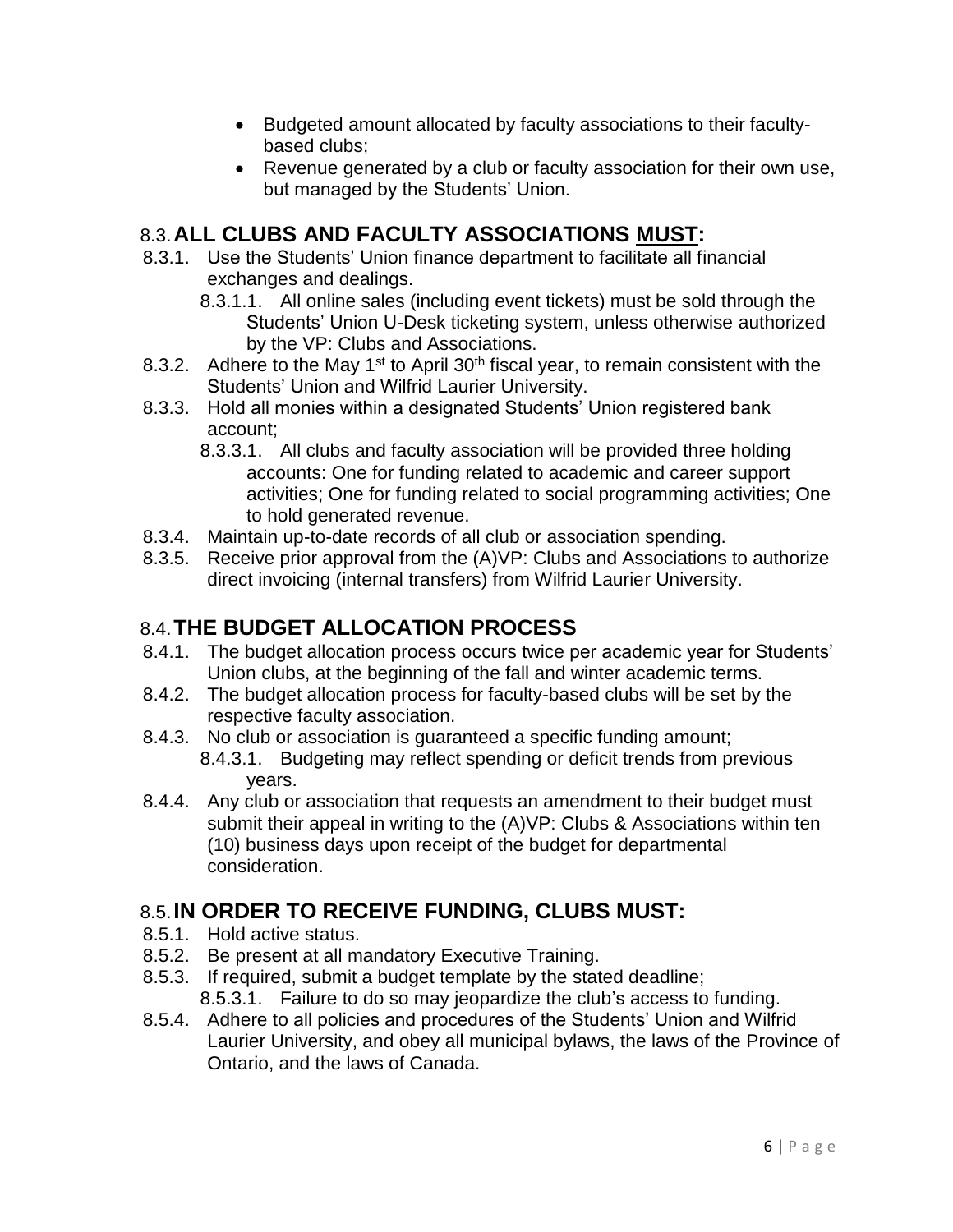#### 8.6.**USING FUNDS ALLOCATED BY THE STUDENTS' UNION OR A FACULTY ASSOCIATION**

- 8.6.1. Faculty associations must separate funding obtained through the *Undergraduate Faculty Association Fee for Academic & Career Support* from the *Undergraduate Faculty Association Fee for Social Programming* and use or distribute accordingly, in consultation with the VP: Clubs & Associations.
- 8.6.2. Clubs and faculty associations are prohibited from funding activities, equipment, or events that contribute to course credit requirements for undergraduate students.
- 8.6.3. Clubs and faculty associations must make all reasonable efforts to ensure expenses are paid at reasonable market value.
- 8.6.4. SU-based clubs are permitted to spend twenty-five (25) percent (up to \$150) of their budget on club member clothing;
- 8.6.5. Each SU-based club must budget for their own annual printing costs; 8.6.5.1. No more than one hundred and fifty (150) dollars may be allocated for printing and copying services.
- 8.6.6. No more than two hundred and fifty (250) dollars may be allocated from the SU-based club budget for food and beverage expenses, unless approved by the (A)VP: Clubs & Associations.
- 8.6.7. Clubs and faculty associations are not permitted to purchase capital expenditures unless otherwise approved by the (A)VP: Clubs & Associations;
	- 8.6.7.1. Approved capital assets must be returned to the (A)VP: Clubs & Associations at the end of the academic year to ensure the proper transfer from year-to-year.
- 8.6.8. Clubs must not retain a surplus of funding provided by the Students' Union or their respective faculty association at the end of the academic year, unless previously approved by the (A)VP: Clubs & Associations and/or the faculty association president.

#### 8.7.**USING CLUB OR FACULTY-ASSOCIATION GENERATED REVENUE**

- 8.7.1. All generated revenue must be received by the Clubs & Associations Department within one (1) business day.
- 8.7.2. All clubs and faculty associations must ensure any items they offer for sale clearly state the profit margin and the intended purpose of the revenue generated.
- 8.7.3. If a club's mandate includes the donation of generated revenue at the end of the academic year, the donation expense portion of the budget must detail the projected amount of revenue to be donated;
	- 8.7.3.1. The projected revenue must be indicated on the revenue portion of the budget template.
- 8.7.4. The (A)VP: Clubs & Associations must approve any carry forward of surplus allocated budget funding or generated revenue by a club or faculty association;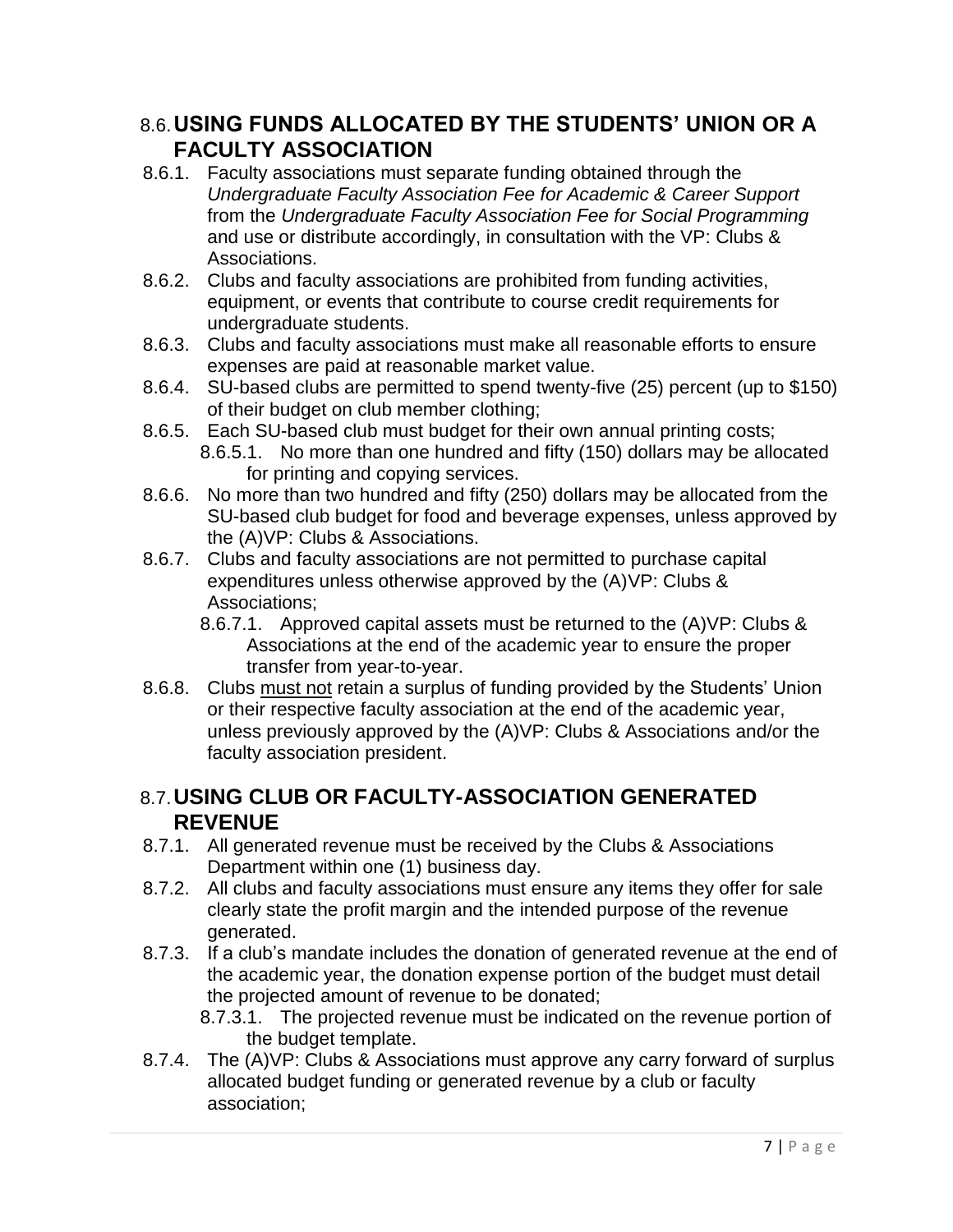- 8.7.4.1. If a club remains inactive for a period of two (2) academic years, and continues to hold a balance of generated funds, this amount will be forfeited and reallocated at the discretion of the (A)VP: Clubs & Associations for another purpose, including but not limited to:
	- 8.7.4.1.1. A donation to a charity or non-profit organization that aligns with the defunct club or association's mandate;
	- 8.7.4.1.2. Allocation to the Club and Association Department's Special Events Fund;
	- 8.7.4.1.3. Allocation to another existing or newly registered club or association with a similar mandate to the defunct club or association;
	- 8.7.4.1.4. Used as a prize when clubs or associations participate in departmental events;
	- 8.7.4.1.5. Allocated towards shared resources needed in the Clubs & Associations Resource Centre.

## 8.8.**EXPENDITURES**

- 8.8.1. Clubs and faculty associations must not spend more than is allocated to them from any of their sources of funding;
	- 8.8.1.1. Clubs and faculty associations will be required to reimburse any deficits accrued according to a repayment schedule developed in consultation with the (A)VP: Clubs & Associations;
		- 8.8.1.1.1. Failure to adhere to a required repayment schedule will jeopardize the club or association's active status;
	- 8.8.1.2. Deficits incurred on expenditures intended to be funded by generated revenue can only be repaid using generated revenue.
- 8.8.2. Clubs and faculty associations must request petty cash floats no later than a week ahead of when it is needed;
	- 8.8.2.1. All petty cash floats must be returned no later than one (1) business day after the event.
- 8.8.3. Clubs and faculty associations are permitted to use both allocated budget and club or faculty association generated funds to provide prizes, but must adhere to the following guidelines:
	- 8.8.3.1. Cash, or prizes redeemable in their full monetary value (e.g. OneCard or LORIS credit), are not an acceptable prize;
	- 8.8.3.2. Credit card issued monetary gift cards are not an acceptable prize;
	- 8.8.3.3. Alcohol, or any alcohol-related products are not acceptable prizes;
	- 8.8.3.4. Smoking products as defined by Wilfrid Laurier University's Smoke [Free Policy \(7.8\),](https://www.wlu.ca/about/governance/assets/resources/7.8-smoke-free-policy.html) are not an acceptable prize;
	- 8.8.3.5. Drug paraphernalia is not an acceptable prize;
	- 8.8.3.6. Prizes must not include any dangerous objects or substances as defined by the [Non-Academic Student Code of Conduct.](https://www.wlu.ca/about/governance/assets/resources/12.3-non-academic-student-code-of-conduct.html)
- 8.8.4. The Clubs & Associations Department reserves the right to critically review all club and faculty association budgets to ensure expenditures are consistent with this policy.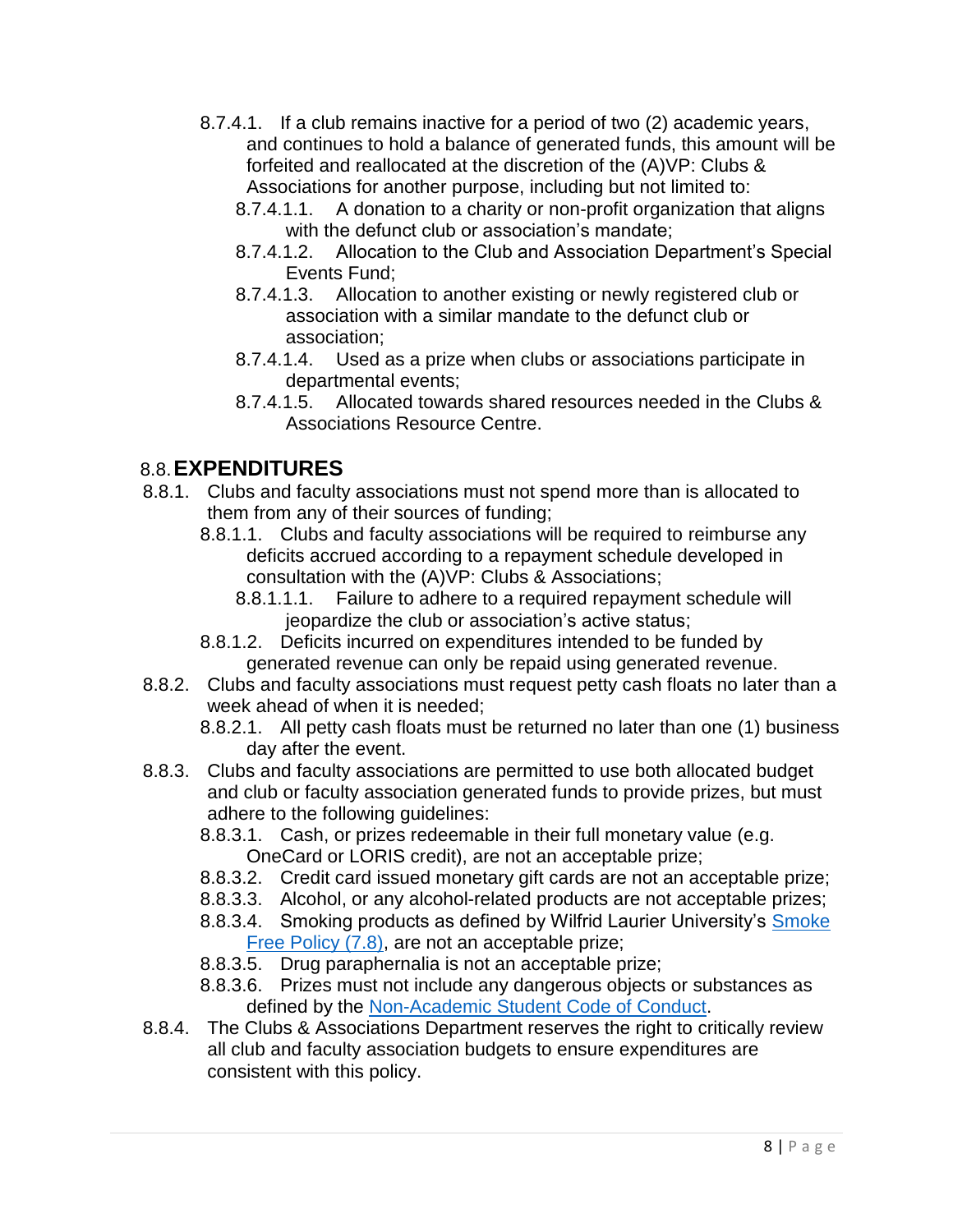- 8.8.5. Any club or faculty association that has not spent any of its allocated budget funds by the beginning of the Winter term may be asked to provide a revised budget outlining its intended use for the remainder of the year;
	- 8.8.5.1. Failure to provide an adequate budget update may result in the loss of budgeted funds.

#### 8.9.**REIMBURSEMENTS**

- 8.9.1. The Clubs & Associations Department must approve all expenses submitted for reimbursement.
- 8.9.2. All clubs and faculty associations must provide the Clubs & Associations Department with detailed receipts and/or proof of purchase for every expense, unless otherwise approved by the (A)VP: Clubs & Associations.
- 8.9.3. Reimbursement requests must be submitted within thirty (30) days of the expense purchase date;
	- 8.9.3.1. Failure to submit a reimbursement request within thirty (30) days will jeopardize a full reimbursement;
	- 8.9.3.2. Clubs or faculty associations that do not submit all of their reimbursement requests by the last day of classes of the Winter term, as stated in the Undergraduate Calendar, will not be reimbursed without prior authorization in writing from the (A)VP: Clubs & Associations.
- 8.9.4. Reimbursement requests require the signature of the club or faculty association president.
- 8.9.5. Only the student being reimbursed is allowed to receive the cheque or etransfer from the Clubs & Associations Department;
	- 8.9.5.1. Students picking-up reimbursements from the Clubs & Associations Department must present a valid student card for identity verification;
		- 8.9.5.1.1. Exceptions to this rule can be made by the (A)VP: Clubs & Associations.
- 8.9.6. Club or faculty association representatives receiving reimbursements have from the date of issuance to the remainder of that current fiscal year plus one (1) additional fiscal year to redeem any outstanding cheques or petty cash reimbursements.

#### 8.10. **SPECIAL EVENT FUNDING**

- 8.10.1. Special Event Funding is reserved for active SU-based clubs.
- 8.10.2. Special Event Funding is reserved for an event that does not generally occur on an annual basis, is open and accessible to all Wilfrid Laurier University students, and supports:
	- 8.10.2.1. Events unique to Wilfrid Laurier University that academic year;
	- 8.10.2.2. Events that enhance the educational or cultural experience of undergraduate students at Wilfrid Laurier University;
	- 8.10.2.3. Events with a clearly identified focus and substantive plan of implementation.
- 8.10.3. Special Event Funding does not include event approval, each club remains obligated to complete the Clubs & Associations event approval process [\(Section 9\)](#page-13-0);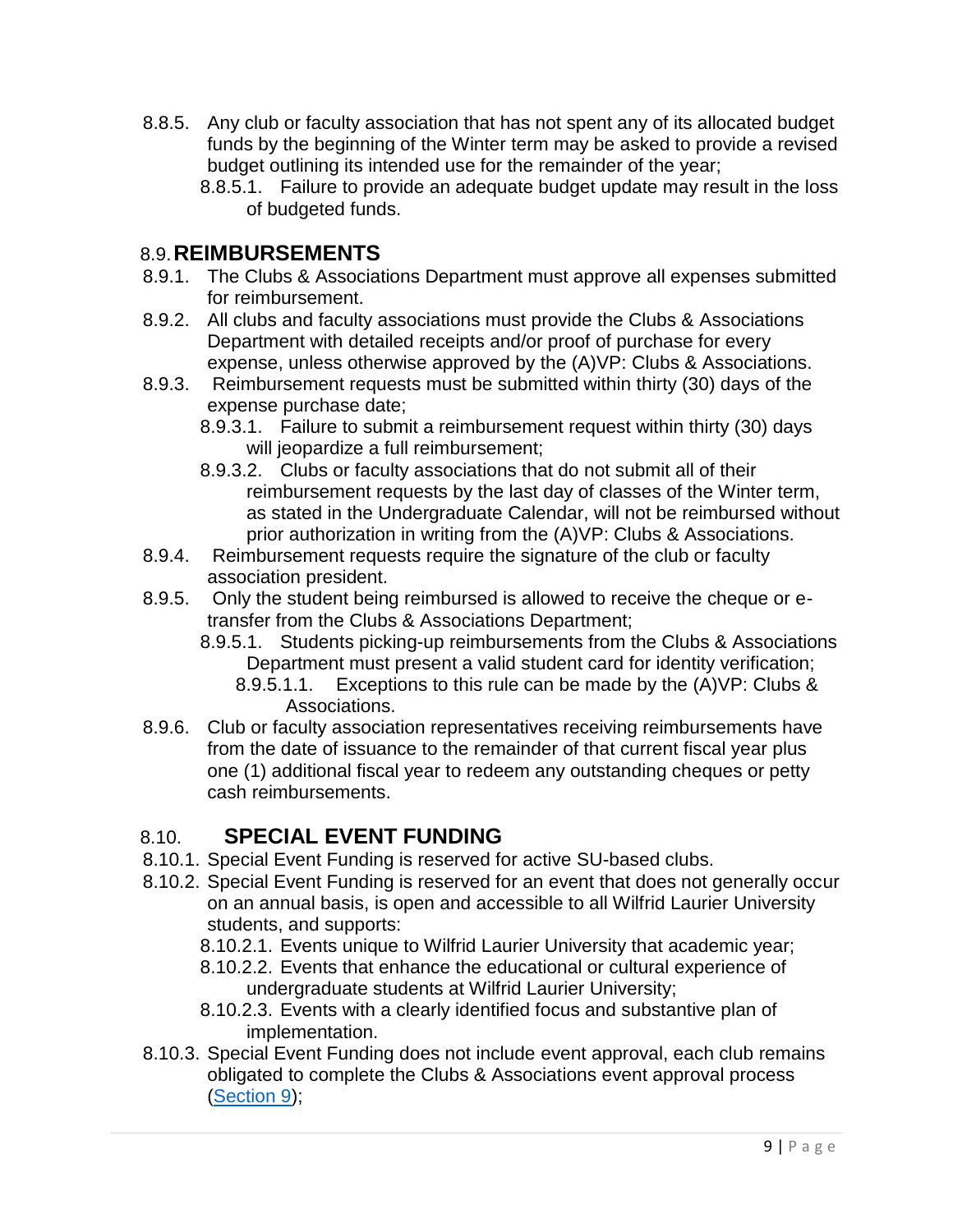- 8.10.3.1. Failure to obtain event approval will result in the revocation of Special Event Funding.
- 8.10.4. The Clubs & Associations Governance Committee will determine the distribution of Special Event Funding;
	- 8.10.4.1. The membership of the Governance Committee is as follows: 8.10.4.1.1. Clubs & Associations Governance Coordinator;
		- 8.10.4.1.2. Two (2) Clubs & Associations Governance Volunteers.
- 8.10.5. Special Event Funding applications will be accepted all year on The Nest through the event request form
- 8.10.6. Special Event Funding applications will consist of one application on The Nest through the event request form:
	- 8.10.6.1. This application on The Nest will include:
		- 8.10.6.1.1. General club information;
		- 8.10.6.1.2. Event details;
		- 8.10.6.1.3. Itemized event budget request;
		- 8.10.6.1.4. Disclosure of additional funding applied for, or obtained, from sources other than the Students' Union
		- 8.10.6.1.5. Itinerary.
		- 8.10.6.1.6. Unique characteristics that differentiate it from other events.
		- 8.10.6.1.7. What additional funding is required;
		- 8.10.6.1.8. Impact on the Laurier community.

#### 8.11. **GUIDELINES FOR THE USE OF SPECIAL EVENT FUNDING**

- 8.11.1. Travel awards are normally limited to five hundred dollars (\$500) per applicant.
- 8.11.2. Accommodation awards are usually limited to \$300 per applicant.
- 8.11.3. When travelling, meal funding is awarded at a maximum of \$10.00 per day for a maximum of five (5) days per applicant, for a total of fifty (50) dollars;
	- 8.11.3.1. For day-long events, meal or snack funding is awarded at the discretion of the Clubs & Associations Governance Committee;
	- 8.11.3.2. Funding for guest speakers will be determined at the discretion of the Clubs & Associations Governance Committee;
	- 8.11.3.3. SU-based clubs are obligated to acknowledge the contribution of Special Event Funding both during the event, and in all event advertising and communications;
	- 8.11.3.4. Special Event Funding is not eligible to fund external charitable organizations, but may be used for events that increase awareness of philanthropic issues.
- 8.11.4. SU-based club representatives receiving reimbursements for Special Event Funding have until one (1) year after the end of the current academic year to pick-up their reimbursements.
- 8.11.5. Special Event Funding not utilized by the end of the current academic year will be forfeited back to the Students' Union.
- 8.11.6. Unsuccessful applicants to the Special Events Fund may appeal the decision;
	- 8.11.6.1. One formal appeal per application will be accepted;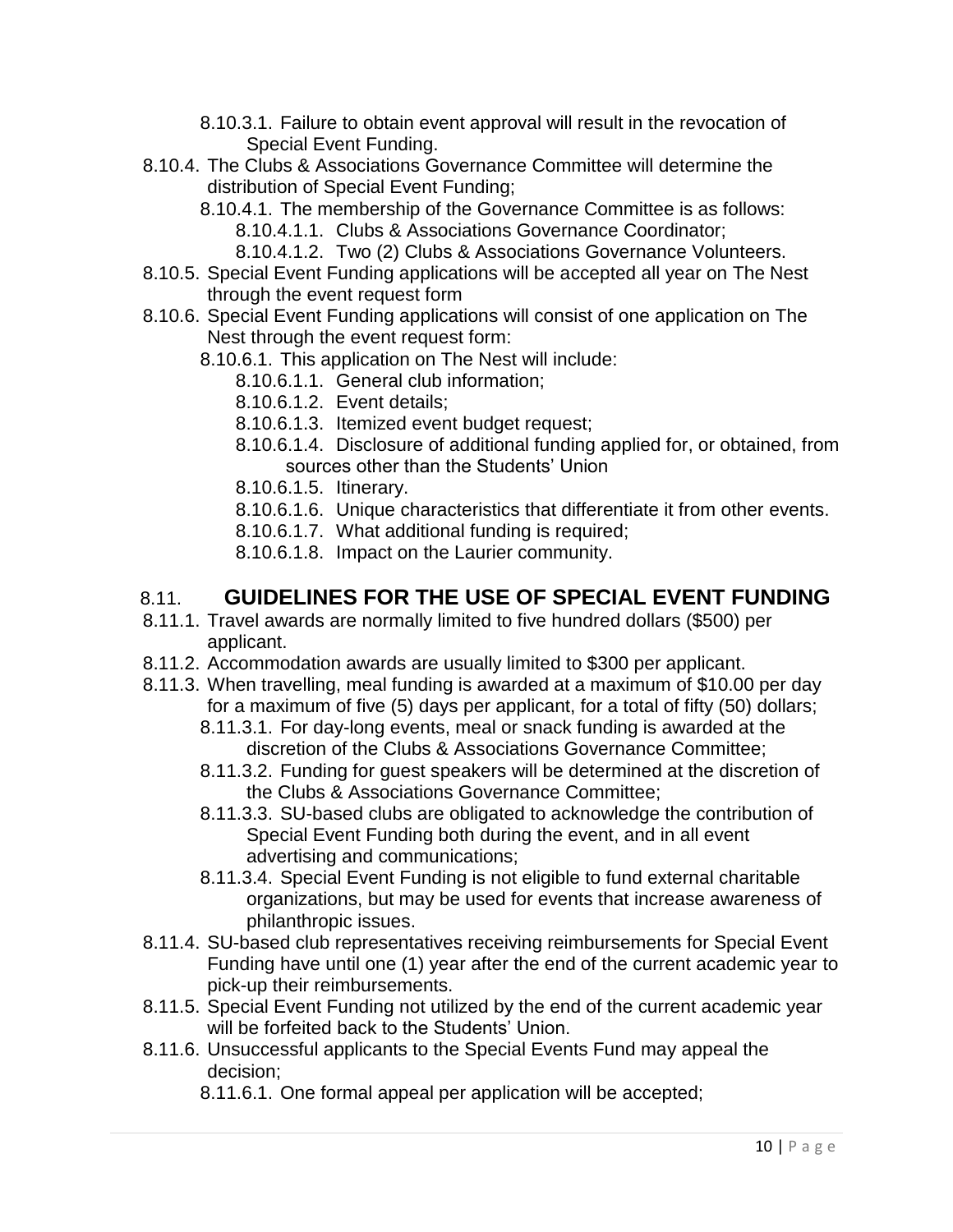- 8.11.6.2. Appeals must be received by the (A)VP: Clubs & Associations within fifteen (15) days of the original Special Event fund decision;
- 8.11.6.3. Appeals must indicate a basis for the application to be reconsidered.

## <span id="page-13-0"></span>**9. EVENTS AND ACTIVITIES**

- 9.1.All proposed events must be directly related to the purpose or mission of the club or faculty association as outlined in their approved constitution.
- 9.2.The Clubs & Associations Department recommends against the use of personal vehicles for travel;
	- 9.2.1.1. If another mode of transportation is unavailable, club members may use personal vehicles within the province of Ontario with the prior approval of the (A)VP: Clubs & Associations and the Director of Student Experience;
	- 9.2.1.2. If personal vehicle use is approved, club members (drivers and passengers) are required to sign waivers prior to any travel.
- 9.2.2. All clubs and faculty associations must submit proposed event requests on The Nest at least three (3) weeks prior to the event;
	- 9.2.2.1. Formal event approval decisions will be sent in a communication from the NEST.
- 9.3.Clubs and associations holding events that require a participant waiver are responsible for collecting the signed and completed forms and returning them to the (A)VP: Clubs & Associations five (5) business days prior to the event, unless previously authorized by the (A)VP: Clubs & Associations;
- 9.3.1. Failure to provide the necessary event form(s) and participation waivers may result in the cancellation of the event, and the withdrawal of event funding;
- 9.4.The main emphasis of an event must not be the promotion or consumption of alcohol (e.g. brewery tour, pub crawl, etc.), or smoking products as defined by Wilfrid Laurier University's [Smoke Free Policy \(7.8\);](https://www.wlu.ca/about/governance/assets/resources/7.8-smoke-free-policy.html)
- 9.4.1. Any approved events that are licensed must adhere to the regulations of the Alcohol Gaming Commission of Ontario.
- 9.5.If an event is being organized in conjunction with another club, faculty association, institution, or organization, the club or association must submit to the (A)VP: Clubs & Associations a detailed funding breakdown specific to each event partner.
- 9.6.If a club or faculty association requires a petty cash float for their event it is their responsibility to provide that request to the Clubs & Association Department at least one (1) week ahead of the event.

## 9.7.**ON CAMPUS EVENTS**

- 9.7.1. On campus events are subject all Wilfrid Laurier University policies, including but not limited to:
	- 9.7.1.1. [Booking of University Space and Facilities \(4.10\);](https://wlu.ca/about/governance/assets/resources/4.10-booking-of-university-space-and-facilities.html)
	- 9.7.1.2. [Prevention of Harassment and Discrimination \(6.1\);](https://wlu.ca/about/governance/assets/resources/6.1-prevention-of-harassment-and-discrimination.html)
	- 9.7.1.3. [Animals of Campus \(7.2\);](https://www.wlu.ca/about/governance/assets/resources/7.2-animals-on-campus.html)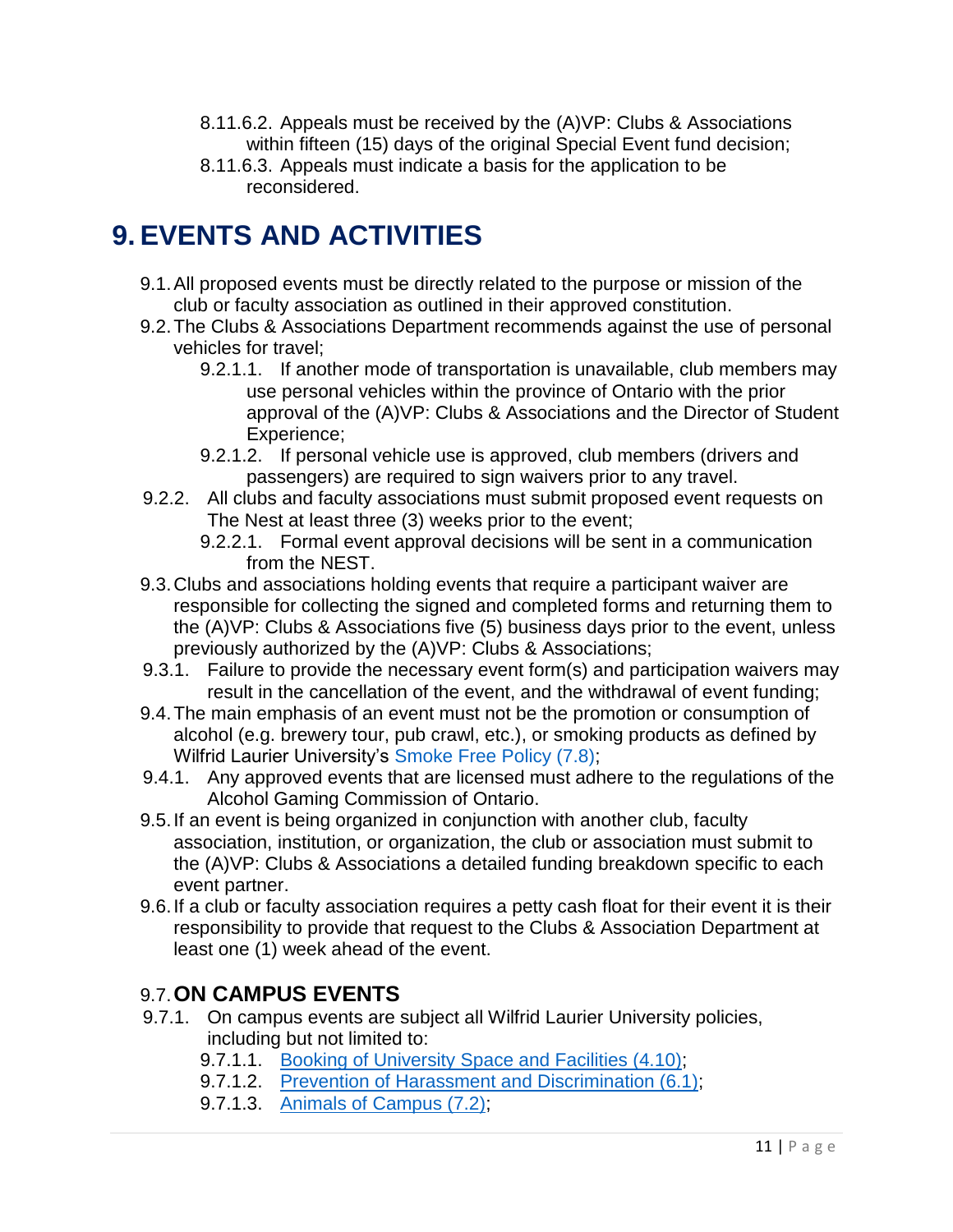- 9.7.1.4. [Workplace Violence Prevention Policy \(7.18\);](https://wlu.ca/about/governance/assets/resources/7.18-workplace-violence-prevention-policy.html)
- 9.7.1.5. [Non-Academic Student Code of Conduct \(12.3\);](https://www.wlu.ca/about/governance/assets/resources/12.3-non-academic-student-code-of-conduct.html)
- 9.7.1.6. [Gendered and Sexual Violence Policy and Procedures \(12.4\).](https://wlu.ca/about/governance/assets/resources/12.4-gendered-and-sexual-violence-policy-and-procedures.html)
- 9.7.2. On campus licensed events can be held at Wilf's, the Turret, Veritas Cafe on the Waterloo campus or any other venue temporarily licensed by Wilfrid Laurier University;
	- 9.7.2.1. Licensed events must first be approved by the (A)VP: Clubs & Associations.
- 9.7.3. Clubs and faculty associations offering hospitality services at on campus events must observe the following:

9.7.3.1. Students' Union Catering Services have first right of refusal in Brantford;

- 9.7.3.2. Students' Union Catering Services have first right of refusal in the Fred Nichols Campus Centre;
- 9.7.3.3. Veritas Café has first right of refusal in Veritas Café;
- 9.7.3.4. Wilfrid Laurier University Food Services has first right of refusal for events held in Waterloo outside of the Fred Nichols Campus Centre.
- 9.7.4. Clubs and associations are responsible for ensuring that any event spaces used are left as they were found, with all clean-up completed immediately, unless otherwise authorized by the (A)VP: Clubs & Associations.

## 9.8.**OFF CAMPUS EVENTS**

- 9.8.1. All off campus events and travel must be registered and approved by the (A)VP: Clubs & Associations.
- 9.8.2. Off campus events require the club or association to provide any and all required waivers or other forms at least five (5) business days prior to the event date.
- 9.8.3. Travel outside of Ontario is limited to Canada and the continental United States;
	- 9.8.3.1. Travel to the continental United States requires the extension of the Students' Union general liability insurance coverage, at an additional cost to the travelling club that will be communicated by the Clubs & Associations Department.
		- 9.8.3.1.1. The Students' Union general liability insurance does not cover personal travel or emergency medical insurance, and each participant must provide proof of additional coverage prior to departure.
- 9.8.4. Travel outside of Ontario must be reported to the (A)VP: Clubs & Associations at least ninety (90) days prior to departure, and additionally:
	- 9.8.4.1. Club or association members intending to travel outside of Ontario must meet with the (A)VP: Clubs & Associations prior to the booking of travel (e.g. plane tickets) and accommodation;
	- 9.8.4.2. Club or association members must sign waivers and any other required forms three (3) weeks prior to departure;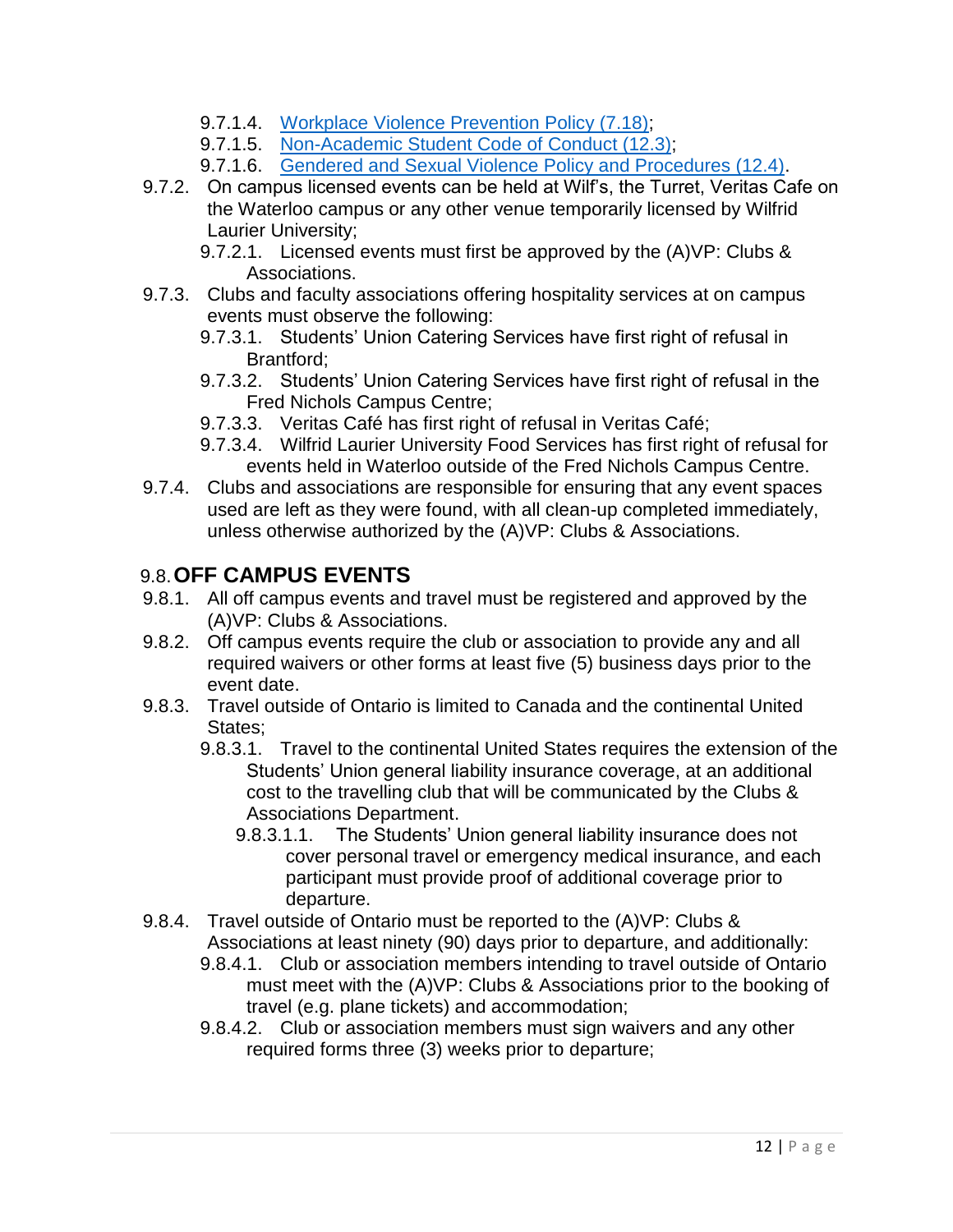- 9.8.4.3. Clubs and associations may be required to complete training as defined by the (A)VP: Clubs & Associations prior to travel outside of Ontario.
- 9.8.5. Participation in off campus licensed events are limited to Wilfrid Laurier University students and their guests in a venue exclusive to the participants of that event.

## <span id="page-15-0"></span>**10. PARTNERSHIPS AND CONTRACTS**

- 10.1. Clubs and faculty associations may partner with similar student groups at the University of Waterloo or Conestoga College on a limited term basis as approved by the (A)VP: Clubs & Associations;
- 10.1.1. Clubs and faculty associations are not permitted to amalgamate with similar student groups from other institutions.
- 10.2. Any club or faculty association that requires, or plans to establish a thirdparty affiliation must complete an "*External Affiliation Application*" prior to formalizing this relationship.
- 10.3. Clubs or faculty associations operating with the approved support of an external third-party organization are required to:
- 10.3.1. Provide the (A)VP: Clubs & Associations with the contact information of their main liaison from the third-party affiliation;
- 10.3.2. Provide documentation outlining the details of the partnership, including: 10.3.2.1. Donation procedure;
	- 10.3.2.2. Naming and logo agreement;
	- 10.3.2.3. Any requirements for maintaining the third-party affiliation;
- 10.3.3. Follow proper protocol for any money (e.g. donation, deposit, etc.) exchanged between a club account and any third-party affiliation.
- 10.4. All clubs and associations must seek approval from the (A)VP: Clubs & Associations prior to booking any university space for third-party usage;
- 10.4.1. All club and faculty association use of university space, including in conjunction with third-party affiliates, must adhere to Wilfrid Laurier University's [Booking of University Space and Facilities policy \(4.10\).](https://wlu.ca/about/governance/assets/resources/4.10-booking-of-university-space-and-facilities.html)
- 10.5. If a third-party affiliation produces a conflict of interest, or leads to a violation of the Clubs & Associations Policy, the (A)VP: Clubs & Associations may terminate the partnership.
- 10.6. Clubs and faculty associations shall not sign contracts of any kind without the approval of the (A)VP: Clubs & Associations.
- 10.7. Individual volunteer activities on behalf of a third-party affiliate may be considered official activity of a club or faculty association at the discretion of the (A)VP: Clubs & Associations.

# <span id="page-15-1"></span>**11. SPONSORSHIP PROGRAMS**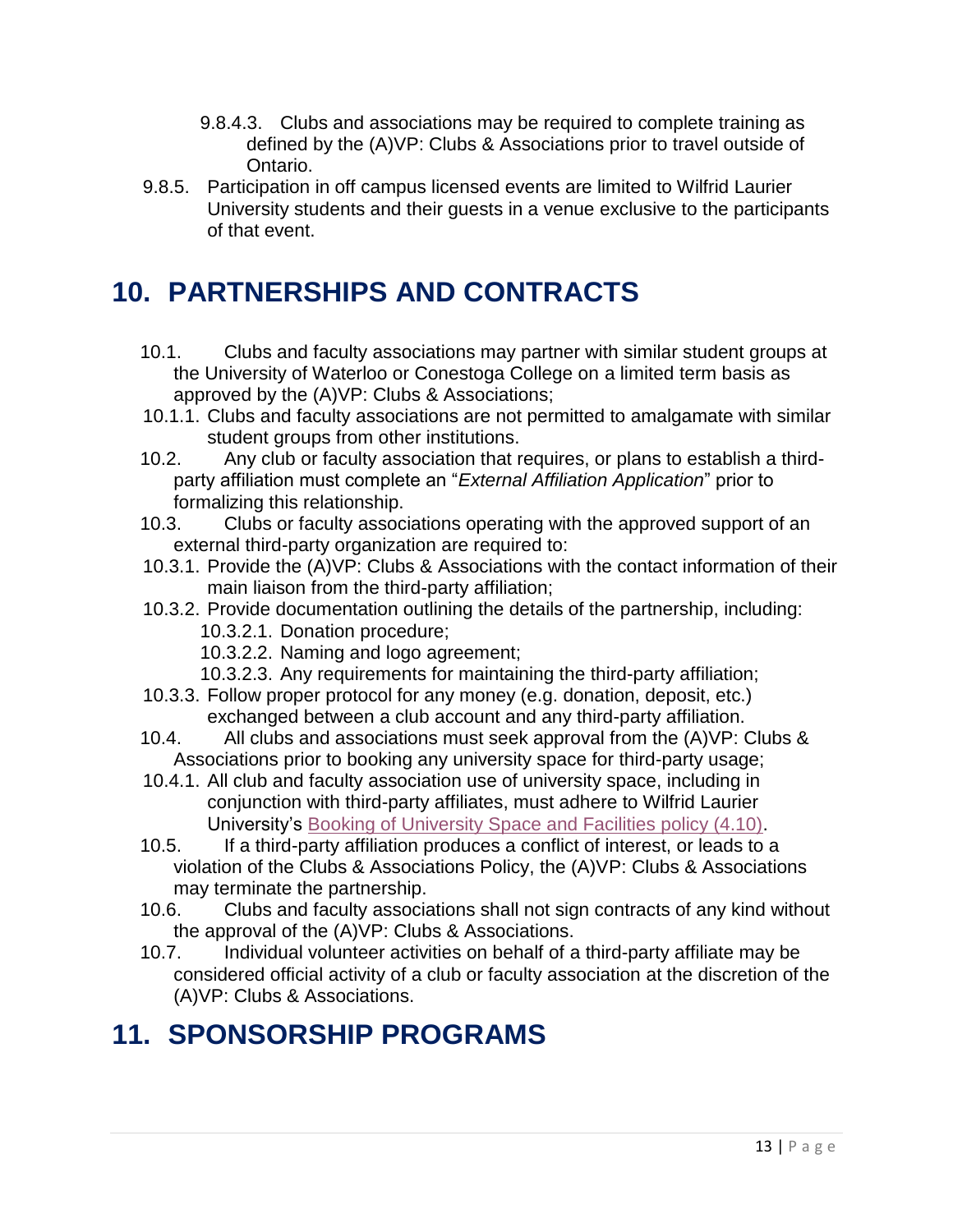- 11.1. Clubs and faculty associations are prohibited from soliciting monetary sponsorships or donations without the prior approval of the (A)VP: Clubs & Associations.
- 11.2. All clubs and faculty associations seeking sponsorships must first complete the *Clubs & Associations Department Sponsorship Agreement* form.
- 11.3. All clubs and faculty associations are eligible to pursue and receive sponsorship from third-party organizations for a specified event or initiative, in the form of a financial contribution or material goods;
- 11.3.1. Sponsorship Agreements must clearly state the intended purpose or use of the sponsorship dollars;
- 11.3.2. Clubs and faculty associations are not permitted to make reciprocal agreements that guarantee access to campus in order to obtain a sponsorship agreement without prior approval of the (A)VP Clubs & Associations;
- 11.3.3. Sponsorship agreements are subject to all policies and procedures of the Students' Union and Wilfrid Laurier University, and must not contravene municipal bylaws, the laws of the Province of Ontario, or the laws of Canada.

# <span id="page-16-0"></span>**12. DONATIONS**

- 12.1. Clubs and faculty associations may make donations to registered charitable and non-profit organizations with the prior approval of the (A)VP: Clubs & Associations.
- 12.2. Clubs and faculty associations are only permitted to make donations with generated revenue funds;
- 12.2.1. Clubs and faculty associations must include planned donations in their budget for the academic year.
- 12.3. Clubs and faculty associations are prohibited from soliciting mandatory donations as part of any activity or promotion.
- 12.4. All funds (donations) collected for the purpose of charitable giving must be submitted to the Club & Associations Department for deposit within one (1) business day of collection.

# <span id="page-16-1"></span>**13. CONDUCT**

13.1. All club and faculty association activities are subject to the Clubs & Associations policy, the *[Student Code of Conduct: Academic Misconduct](https://www.wlu.ca/about/governance/assets/resources/12.2-student-code-of-conduct-and-discipline.html) (12.2)*, the *Non-Academic Student [Code of Conduct](https://www.wlu.ca/about/governance/assets/resources/12.3-non-academic-student-code-of-conduct.html) (12.3)*; the [Prevention of](https://wlu.ca/about/governance/assets/resources/6.1-prevention-of-harassment-and-discrimination.html)  [Harassment and Discrimination \(6.1\)](https://wlu.ca/about/governance/assets/resources/6.1-prevention-of-harassment-and-discrimination.html) policy; the [Workplace Violence Prevention](https://wlu.ca/about/governance/assets/resources/7.18-workplace-violence-prevention-policy.html)  [Policy \(7.18\);](https://wlu.ca/about/governance/assets/resources/7.18-workplace-violence-prevention-policy.html) the [Gendered and Sexual Violence Policy and Procedures \(12.4\),](https://wlu.ca/about/governance/assets/resources/12.4-gendered-and-sexual-violence-policy-and-procedures.html) and any other law or relevant Students' Union or Wilfrid Laurier University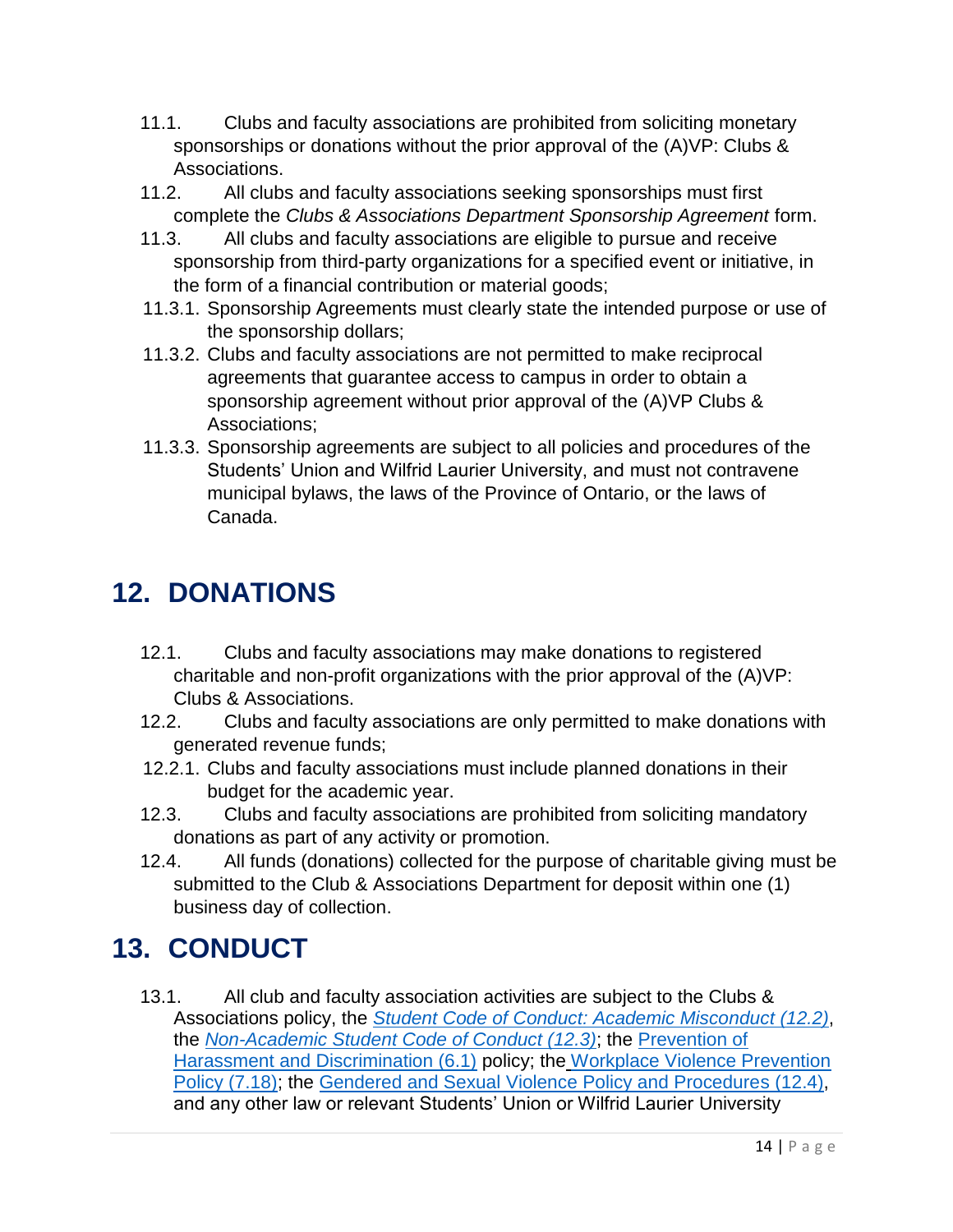policies/guidelines;

- 13.1.1. The Clubs & Associations conduct process acts independently of any other related conduct or legal investigations or proceedings.
- 13.2. Club and faculty association executives are ultimately responsible for the conduct of their members and may be subject to this conduct process for the actions of their members.
- 13.3. The failure to adhere to the Clubs and Association policy, the Club and Faculty Association Member Code of Conduct, or any other relevant policy or guideline, will result in conduct measures as outlined in [Appendix C.](#page-23-0)

#### 13.4. **ALL PARTICIPANTS OF CLUBS AND FACULTY ASSOCIATIONS MUST:**

- 13.4.1. Be respectful of all Students' Union staff members and club or faculty association volunteers and members.
- 13.4.2. Act in a professional manner at all times while engaged in club activities and recognize that they are public representatives of Wilfrid Laurier University, the Students' Union, and the general student body.

## 13.5. **CLUB AND ASSOCIATION CONDUCT PROCESS:**

- 13.5.1. The (A)VP: Clubs & Associations, in consultation with the Director, Student Experience, will determine the existence and severity of club or faculty association violations.
	- 13.5.1.1. Faculty Associations will work with the VP: Clubs & Associations to coordinate conduct related to faculty-based clubs.

#### 13.5.2. **LEVEL ONE VIOLATIONS**

- 13.5.2.1. Examples include, but are not limited to:
	- 13.5.2.1.1. Failure to submit mandatory documents;
	- 13.5.2.1.2. Failure to attend mandatory meetings;
- 13.5.2.1.3. Failure to respond to emails within forty-eight (48) hours.
- 13.5.2.2. A Level One violation will result in:
	- 13.5.2.2.1. A meeting with the (A)VP: Clubs & Associations, the club or faculty association president, the club member in question, and any other representatives deemed necessary, and will be documented and remain on file for a minimum of three (3) years.

#### 13.5.3. **LEVEL TWO VIOLATIONS**

- 13.5.3.1. Examples include, but are not limited to:
	- 13.5.3.1.1. Failure to report off-campus events;
	- 13.5.3.1.2. Failure to complete required waiver forms;
	- 13.5.3.1.3. Verbal abuse;
	- 13.5.3.1.4. Mismanagement of club funds, including holding an overdraft balance in either club account.
- 13.5.3.2. A Level Two violation may result in:
	- 13.5.3.2.1. A meeting with: the (A)VP: Clubs & Associations; the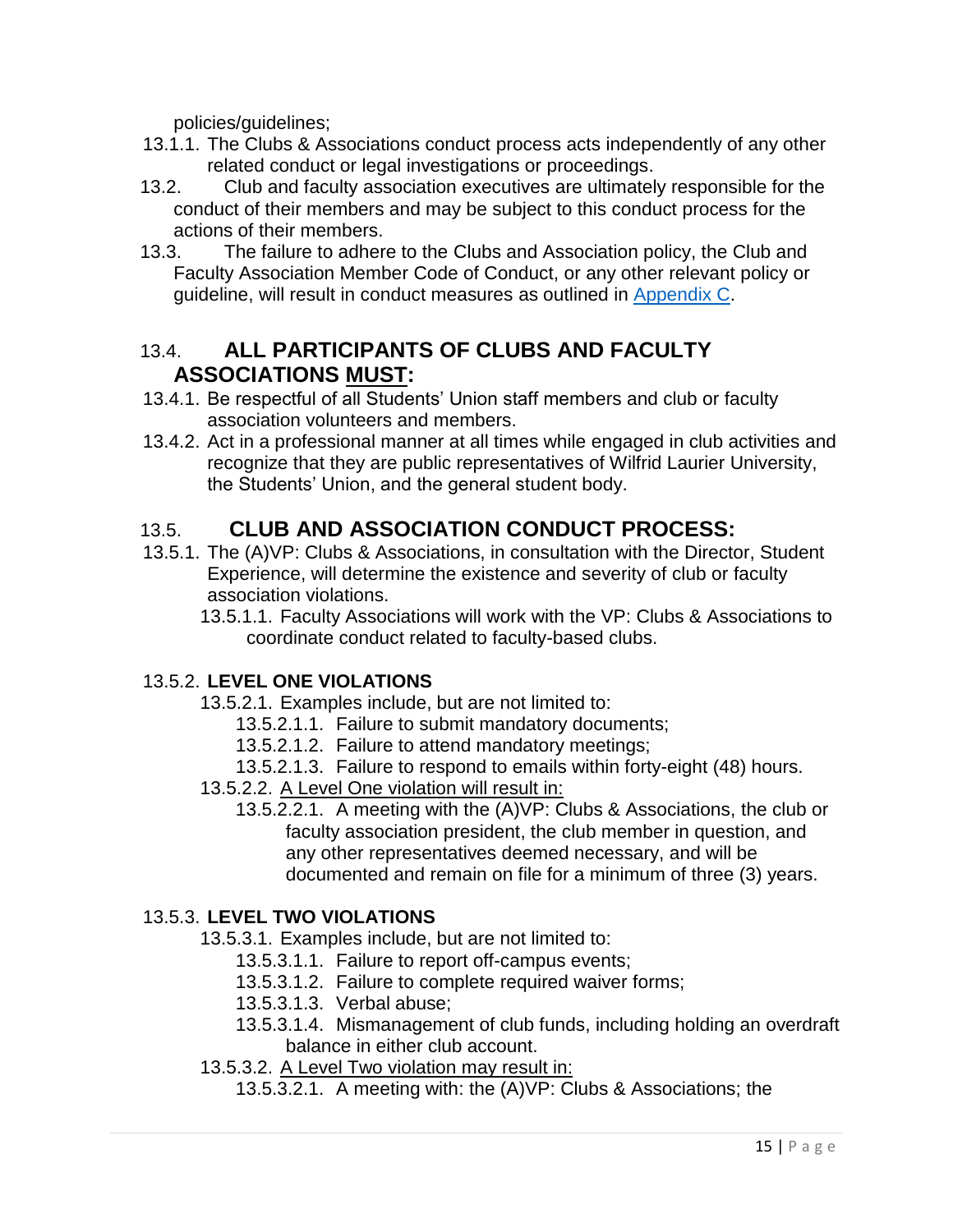Director of Student Experience; the club or faculty association president; the club member in question; and any other representatives deemed necessary. This meeting will be documented and remain on file for a minimum of three (3) years;

- 13.5.3.2.2. A sanction applied to the club or association's status;
- 13.5.3.2.3. Suspension for up to a maximum of one full academic year.

#### 13.5.4. **LEVEL THREE VIOLATIONS**

- 13.5.4.1. Examples include, but are not limited to:
	- 13.5.4.1.1. Knowingly running events in contravention of the Clubs & Associations Policy;
	- 13.5.4.1.2. Holding an off-campus bank account;
	- 13.5.4.1.3. Submitting fraudulent finance information;
	- 13.5.4.1.4. Withholding club funds.
- 13.5.4.2. A Level Three violation may result in:
	- 13.5.4.2.1. A meeting with: the (A)VP: Clubs & Associations; the Director of Student Experience; the club or faculty association president; the club member in question; and any other representatives deemed necessary. This meeting will be documented and remain on file for a minimum of three (3) years;
	- 13.5.4.2.2. A review of club status, potentially resulting in the revocation of active status;
	- 13.5.4.2.3. The removal of a club president, executive(s), and/or member(s).

#### 13.6. **APPEALS PROCESS:**

- 13.6.1. Any club or faculty association wishing to appeal a violation can appeal to the Governance Committee;
	- 13.6.1.1. Governance Committee hearings will be structured at the discretion of the VP: Clubs & Associations.

## <span id="page-18-0"></span>**14. RELATED POLICIES, PROCEDURES, AND DOCUMENTS**

#### **Wilfrid Laurier University Students' Union**

- o *Clubs & Associations Policy*
- o *Stale Cheque and Petty Cash Letter Policy*
- o *Club and Faculty Association Payment Method Policy*
- o *Risk Management Policy*

#### **Wilfrid Laurier University**

- o *[Booking of University Space and Facilities policy \(4.10\)](https://wlu.ca/about/governance/assets/resources/4.10-booking-of-university-space-and-facilities.html)*
- o *[Prevention of Harassment and Discrimination \(6.1\)](https://wlu.ca/about/governance/assets/resources/6.1-prevention-of-harassment-and-discrimination.html)*
- o *[Animals on Campus \(7.2\)](https://www.wlu.ca/about/governance/assets/resources/7.2-animals-on-campus.html)*
- o *[Workplace Violence Prevention Policy \(7.18\);](https://wlu.ca/about/governance/assets/resources/7.18-workplace-violence-prevention-policy.html)*
- o *[Student Code of Conduct and Discipline](https://www.wlu.ca/about/governance/assets/resources/12.2-student-code-of-conduct-and-discipline.html) (12.2)*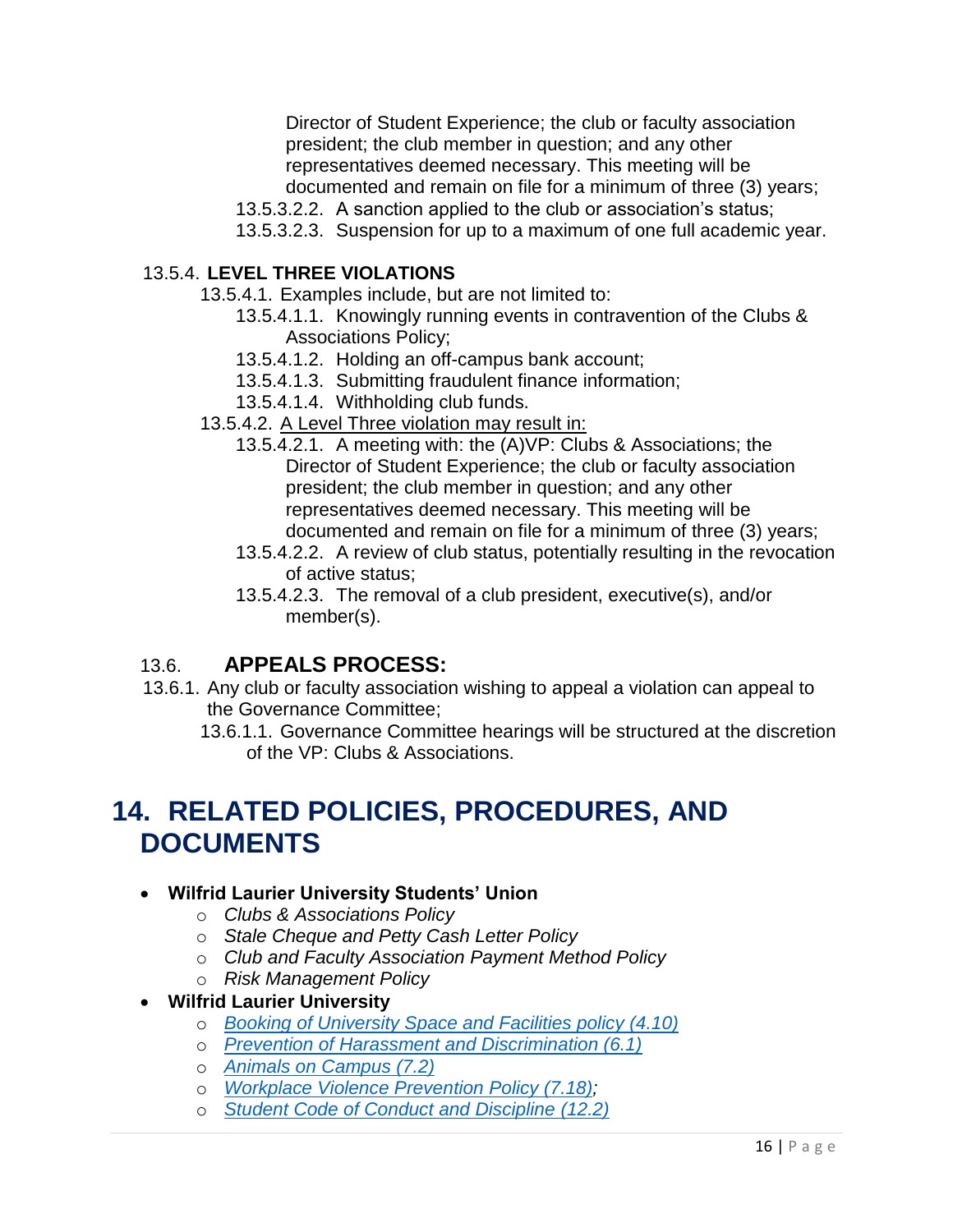- o *[Student Non-Academic Code of Conduct](https://www.wlu.ca/about/governance/assets/resources/12.3-non-academic-student-code-of-conduct.html) (12.3)*
- o *[Gendered and Sexual Violence Policy and Procedures \(12.4\)](https://wlu.ca/about/governance/assets/resources/12.4-gendered-and-sexual-violence-policy-and-procedures.html)*
- o *[COVID-19 Event Guideline](https://lauriercloud.sharepoint.com/sites/safety-health-environment-and-risk-management/Documents/Forms/AllItems.aspx?sortField=Modified&isAscending=false&id=/sites/safety-health-environment-and-risk-management/Documents/COVID-19%20Event%20Guideline.pdf&parent=/sites/safety-health-environment-and-risk-management/Documents)*
- o *[COVID-19 Event Safety Plan Guidance](https://lauriercloud.sharepoint.com/:w:/r/sites/safety-health-environment-and-risk-management/_layouts/15/Doc.aspx?sourcedoc=%7BCA551297-BA49-4032-9457-051E07FFDCEF%7D&file=COVID-19%20Event%20Safety%20Guidance.docx&action=default&mobileredirect=true&cid=2a7387e7-e7e5-420e-ace8-a2e623e1f372)*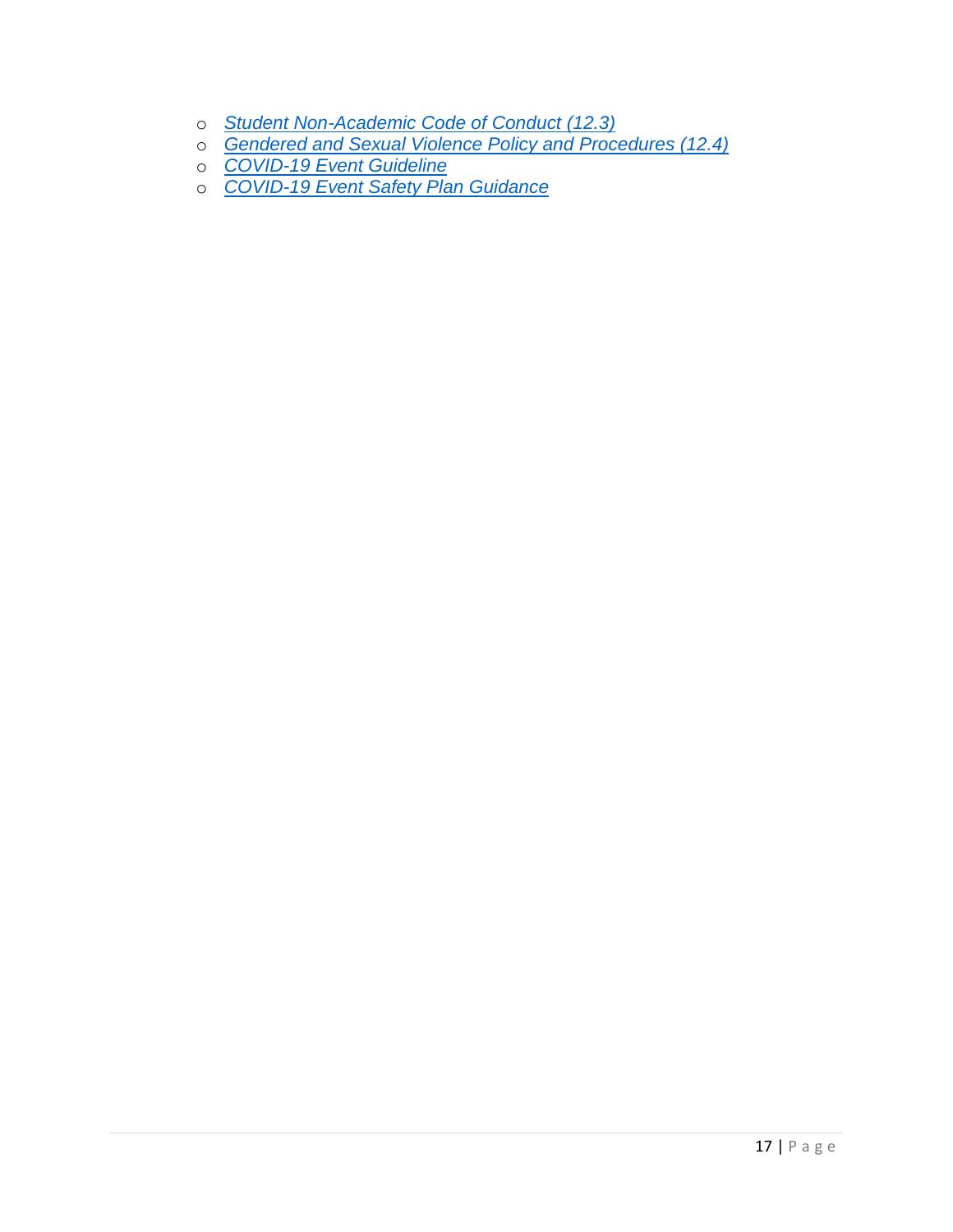## <span id="page-20-0"></span>**DEFINITIONS**

**Academic term**: The Fall, Winter, or Spring/Summer semesters as defined by the Wilfrid Laurier University Undergraduate Academic Calendar.

**Club(s)**: References to a "club" or "clubs" indicate guidelines that are inclusive of both Students' Union clubs and faculty-based clubs.

**Faculty Association**: A group that collects a dedicated student levy to fund disciplinespecific initiatives and operations, including Faculty-based clubs.

**Faculty-based club:** A discipline-specific sub-group of Faculty Associations.

**Laurier Experience Record:** A comprehensive student record of involvement in curricular and co-curricular experiential learning at Laurier.

**SU-based Club:** A club funded by the Students' Union Campus Clubs fee that provides opportunities for groups to form around common interests, including recreation, social justice, mental health, entrepreneurship, and personal faith.

**Undergraduate Calendar:** The Wilfrid Laurier University Academic Calendars contains official information regarding program requirements, course offerings, and academic regulations. There are three academic calendars: undergraduate, graduate, and parttime/online learning/continuing education.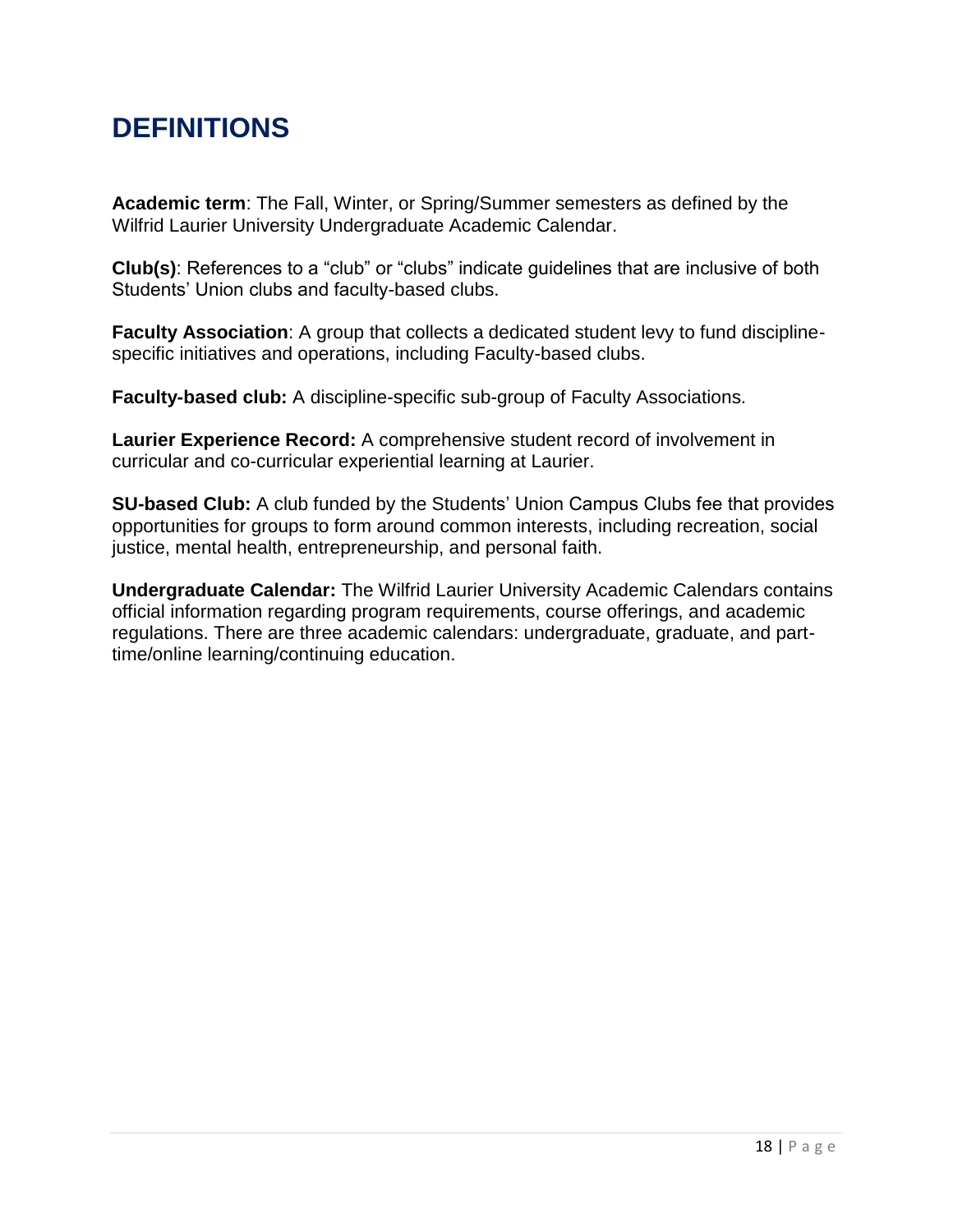## **APPENDIX A**

## <span id="page-21-0"></span>**CLUB CONTINUATION AND TRANSITION**

- 1. Clubs in good standing that wish to maintain active status must follow the procedures outlined in [Section 6.](#page-7-0)
- <span id="page-21-1"></span>2. All clubs that maintain active status must complete the following transition procedures:
	- a. Outgoing club presidents and executives are required to meet with the incoming team at least twice.
		- i. One of these transition meetings must be reserved for reviewing the Executives' Transition Report.
		- ii. One of these transition meetings must include review of the Clubs & Associations Policy and Procedures Manual.
	- b. A comprehensive folder of club documents must be provided to the incoming team and must include:
		- i. The club constitution;
		- ii. Complete membership list;
		- iii. Copies of the club or association's last three (3) budgets if active status has been maintained for that period.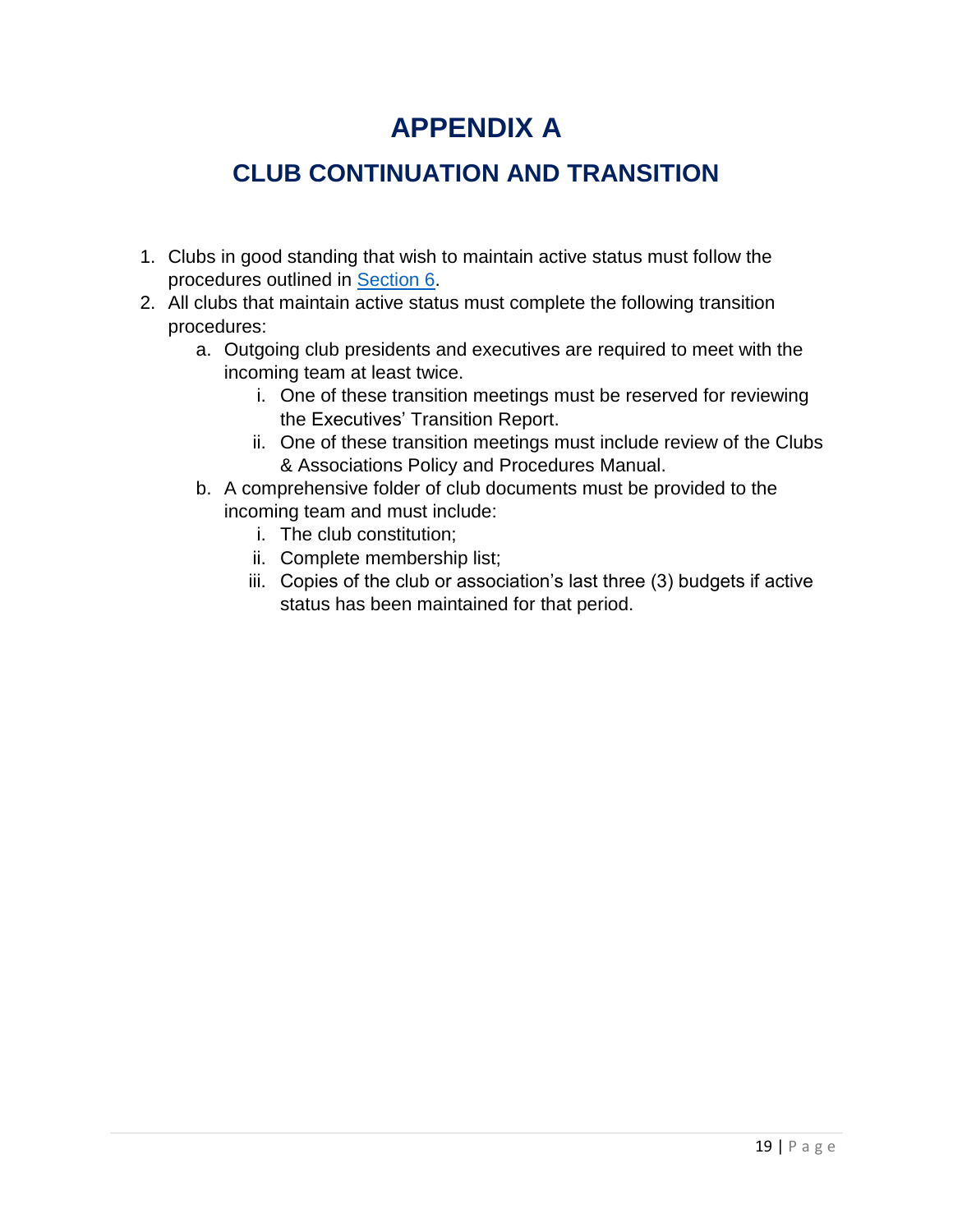## **APPENDIX B**

## **SOCIAL MEDIA USAGE**

- 1. All use of social media by clubs and faculty associations is subject to the Clubs & Associations policy, the *Student Code of Conduct: [Academic Misconduct \(12.2\)](https://www.wlu.ca/about/governance/assets/resources/12.2-student-code-of-conduct-and-discipline.html)*, the *Non-Academic Student [Code of Conduct](https://www.wlu.ca/about/governance/assets/resources/12.3-non-academic-student-code-of-conduct.html) (12.3)*; the *[Prevention of](https://wlu.ca/about/governance/assets/resources/6.1-prevention-of-harassment-and-discrimination.html)  [Harassment and Discrimination \(6.1\)](https://wlu.ca/about/governance/assets/resources/6.1-prevention-of-harassment-and-discrimination.html)* policy; *the [Workplace Violence Prevention](https://wlu.ca/about/governance/assets/resources/7.18-workplace-violence-prevention-policy.html)  [Policy \(7.18\)](https://wlu.ca/about/governance/assets/resources/7.18-workplace-violence-prevention-policy.html)*; the *[Gendered and Sexual Violence Policy and Procedures \(12.4\)](https://wlu.ca/about/governance/assets/resources/12.4-gendered-and-sexual-violence-policy-and-procedures.html)*, and any other relevant Students' Union or Wilfrid Laurier University policies and guidelines.
- 2. Clubs and faculty associations are encouraged to focus their social media activity in a manner that supports their purpose and mission statement.
- 3. The (A)VP: Clubs & Associations reserves the right to direct that any club or faculty association remove content from social media feeds that is deemed unacceptable and in violation of the above policies or this procedural manual.
- 4. The (A)VP: Clubs & Associations reserves the right to direct that any club or faculty association require active and/or live moderation of social media platforms that facilitate instant messaging and the digital distribution of voice, video, text, or any other form of media.
- 5. All clubs and faculty associations must refrain from:
	- a. Posting content that is inaccurate, graphic, hostile, threatening, abusive, or discriminatory in any way.
		- **i.** The (A)VP: Clubs & Associations, with the assistance of the Director, Student Experience, will determine if social media content violates this policy;
		- **ii.** Advertising or promoting any illegal activity;
		- **iii.** Not use without authorization the name or logo of Wilfrid Laurier University, including the "Hawk."
- 6. Clubs and faculty associations utilizing the Students' Union and Clubs & Associations Department social media feeds must ensure that:
	- a. All content is accurate and provides accurate detail;
	- b. All materials are provided to (A)VP: Clubs & Associations with a minimum of forty-eight (48) hours' notice.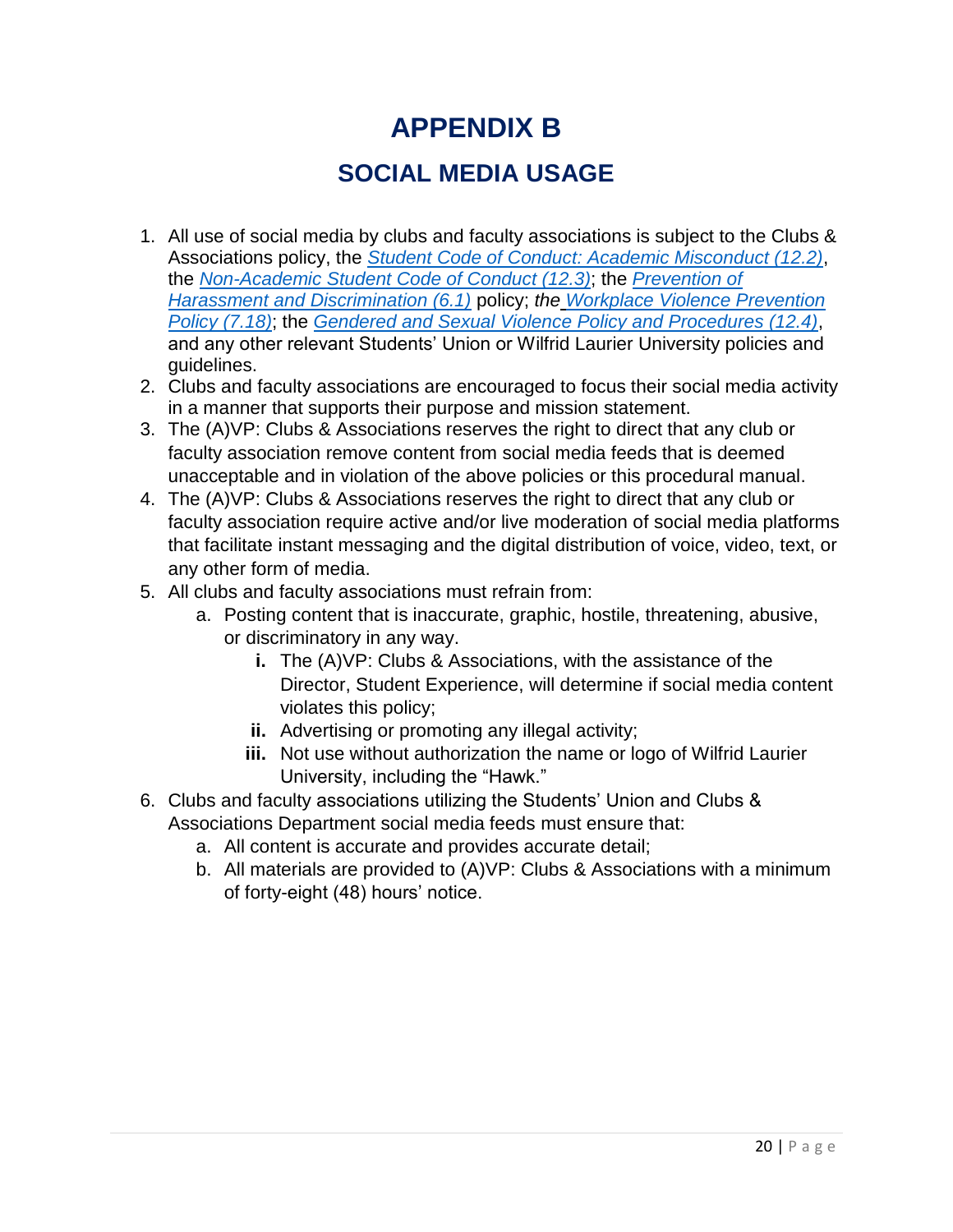# **APPENDIX C**

## <span id="page-23-0"></span>**CLUB AND FACULTY ASSOCIATION MEMBER CODE OF CONDUCT**

- 1. Clubs & Associations acknowledges the mitigating or aggravating factors that necessitate conduct procedures, including but not limited to:
	- 1.1.Whether or not the problem has arisen as an intentional action/inaction on the part of the member;
	- 1.2.Whether or not the member accepts responsibility for their actions;
	- 1.3.Whether or not the problem is recurring;
	- 1.4.The prior participation and engagement of the member.
- 2. Anyone who witnesses a Students' Union club or faculty association member exhibit or partake in an unprofessional or disreputable behaviour are required to fill out a Students' Union Incident Report form and deliver it to the (Associate) Vice President [(A)VP]: Finance & Administration.
- 3. Clubs & Associations shall endeavour to determine an accurate account of the actions and circumstances leading up to an identified problem before proceeding with conduct procedures under the direction of the VP: Clubs & Associations, with support from the Director, Student Experience.
	- 3.1.The VP: Clubs & Associations, with support from the Director, Student Experience, will determine whether the conduct can be addressed through the Clubs & Associations conduct procedures, or if the action or incident is a breach of Wilfrid Laurier University's Non-Academic Student Code of Conduct, and requires case management through that process.
- 4. Prior to commencing formal conduct procedures, Clubs & Associations must first consult with the VP: Clubs & Associations and the Director, Student Experience about the appropriateness of a conflict resolution process;
	- 4.1.The VP: Clubs & Associations, in consultation with the Director, Student Experience, will assist in the facilitation of conflict resolution between Clubs & Associations members, and between members and Clubs & Association leadership, if applicable.
- 5. At the discretion of the VP: Clubs & Associations, conduct procedures may be commenced under the following circumstances:
	- 5.1.**Harassment or discrimination**: Any action or activity that constitutes discrimination as defined by the [Ontario Human Rights Code,](http://www.ohrc.on.ca/en/ontario-human-rights-code) or contravenes Students' Union or Wilfrid Laurier University policies, including but not limited to:
	- 5.1.1. [Prevention of Harassment and Discrimination \(6.1\)](https://www.wlu.ca/about/governance/assets/resources/6.1-prevention-of-harassment-and-discrimination.html)
	- 5.1.2. [Workplace Violence Prevention Policy \(7.14\)](https://www.wlu.ca/about/governance/assets/resources/7.18-workplace-violence-prevention-policy.html)
	- 5.1.3. [Non-Academic Student Code of Conduct \(12.3\)](https://www.wlu.ca/about/governance/assets/resources/12.3-non-academic-student-code-of-conduct.html)
	- 5.1.4. [Gendered and Sexual Violence Policy and Procedures \(12.4\)](https://www.wlu.ca/about/governance/assets/resources/12.4-gendered-and-sexual-violence-policy-and-procedures.html)
	- 5.2.**Misconduct**: An action that is contrary to the efficiency and safety of the member activities.
	- 5.3.**Negligence**: Knowingly neglecting a duty that results in unacceptable situation,